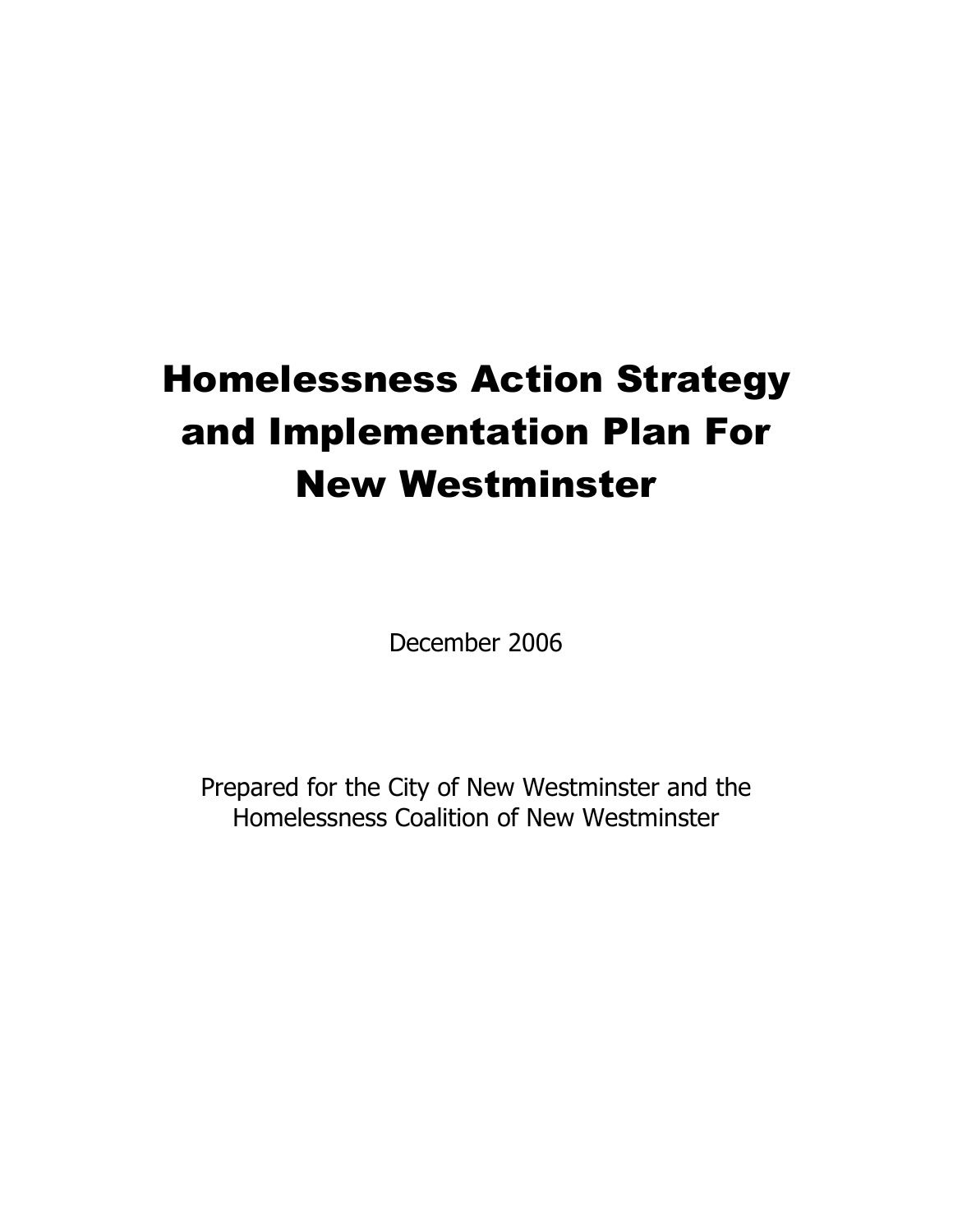Prepared by Jim Woodward & Associates Inc.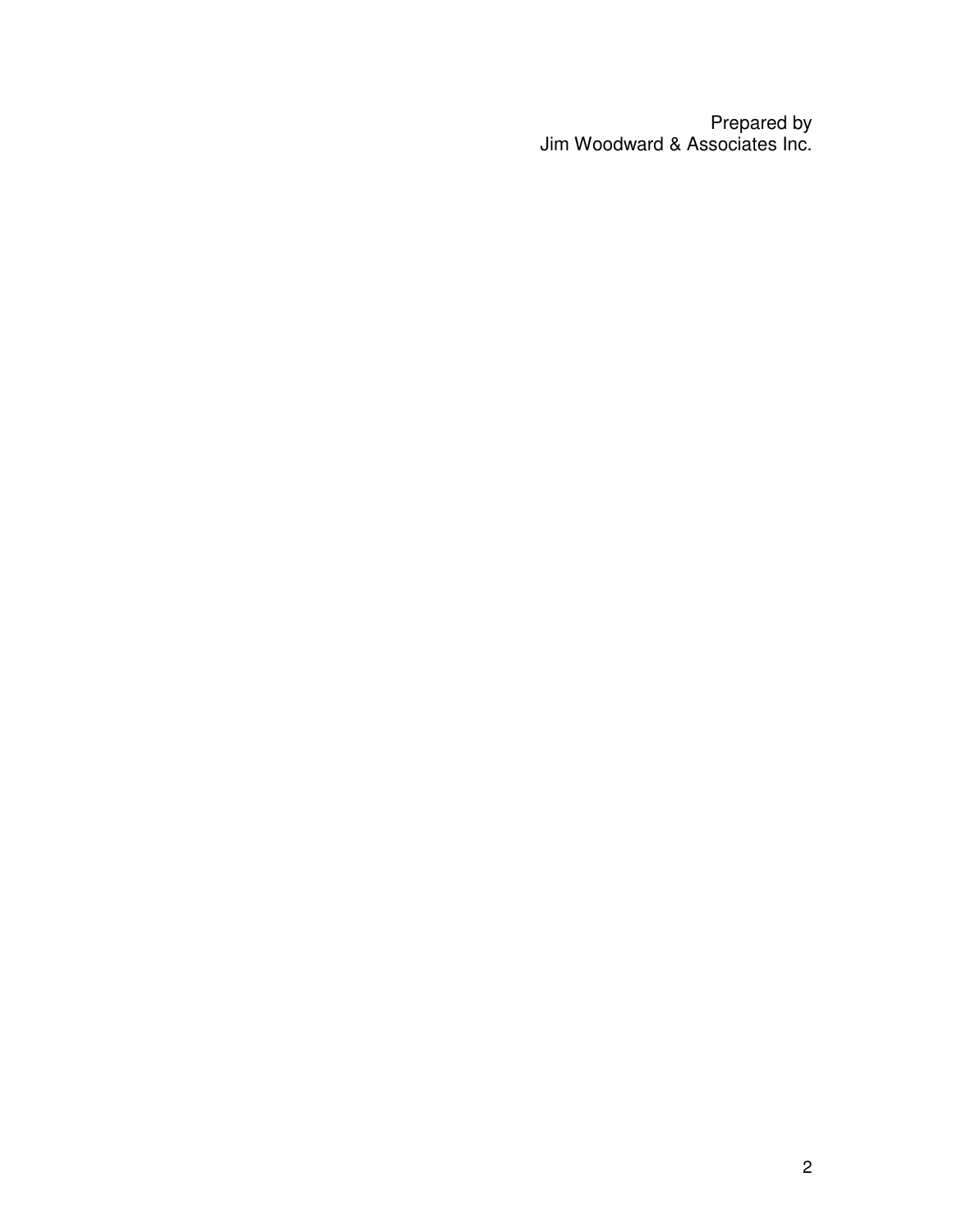# **Table of Contents**

| $\label{lem:main} \begin{minipage}[c]{0.9\linewidth} \emph{Energy Shelters} \normalsize \begin{minipage}[c]{0.9\linewidth} \normalsize \begin{minipage}[c]{0.9\linewidth} \normalsize \begin{minipage}[c]{0.9\linewidth} \normalsize \begin{minipage}[c]{0.9\linewidth} \normalsize \begin{minipage}[c]{0.9\linewidth} \normalsize \begin{minipage}[c]{0.9\linewidth} \normalsize \begin{minipage}[c]{0.9\linewidth} \normalsize \begin{minipage}[c]{0.9\linewidth} \normalsize \begin{minipage}[c]{0.9\linewidth} \normalsize \begin{minipage}[c]{0.9\linewidth$ |    |
|-------------------------------------------------------------------------------------------------------------------------------------------------------------------------------------------------------------------------------------------------------------------------------------------------------------------------------------------------------------------------------------------------------------------------------------------------------------------------------------------------------------------------------------------------------------------|----|
|                                                                                                                                                                                                                                                                                                                                                                                                                                                                                                                                                                   |    |
|                                                                                                                                                                                                                                                                                                                                                                                                                                                                                                                                                                   |    |
|                                                                                                                                                                                                                                                                                                                                                                                                                                                                                                                                                                   |    |
|                                                                                                                                                                                                                                                                                                                                                                                                                                                                                                                                                                   |    |
|                                                                                                                                                                                                                                                                                                                                                                                                                                                                                                                                                                   |    |
|                                                                                                                                                                                                                                                                                                                                                                                                                                                                                                                                                                   |    |
|                                                                                                                                                                                                                                                                                                                                                                                                                                                                                                                                                                   |    |
|                                                                                                                                                                                                                                                                                                                                                                                                                                                                                                                                                                   |    |
|                                                                                                                                                                                                                                                                                                                                                                                                                                                                                                                                                                   |    |
|                                                                                                                                                                                                                                                                                                                                                                                                                                                                                                                                                                   |    |
|                                                                                                                                                                                                                                                                                                                                                                                                                                                                                                                                                                   | 21 |
|                                                                                                                                                                                                                                                                                                                                                                                                                                                                                                                                                                   | 30 |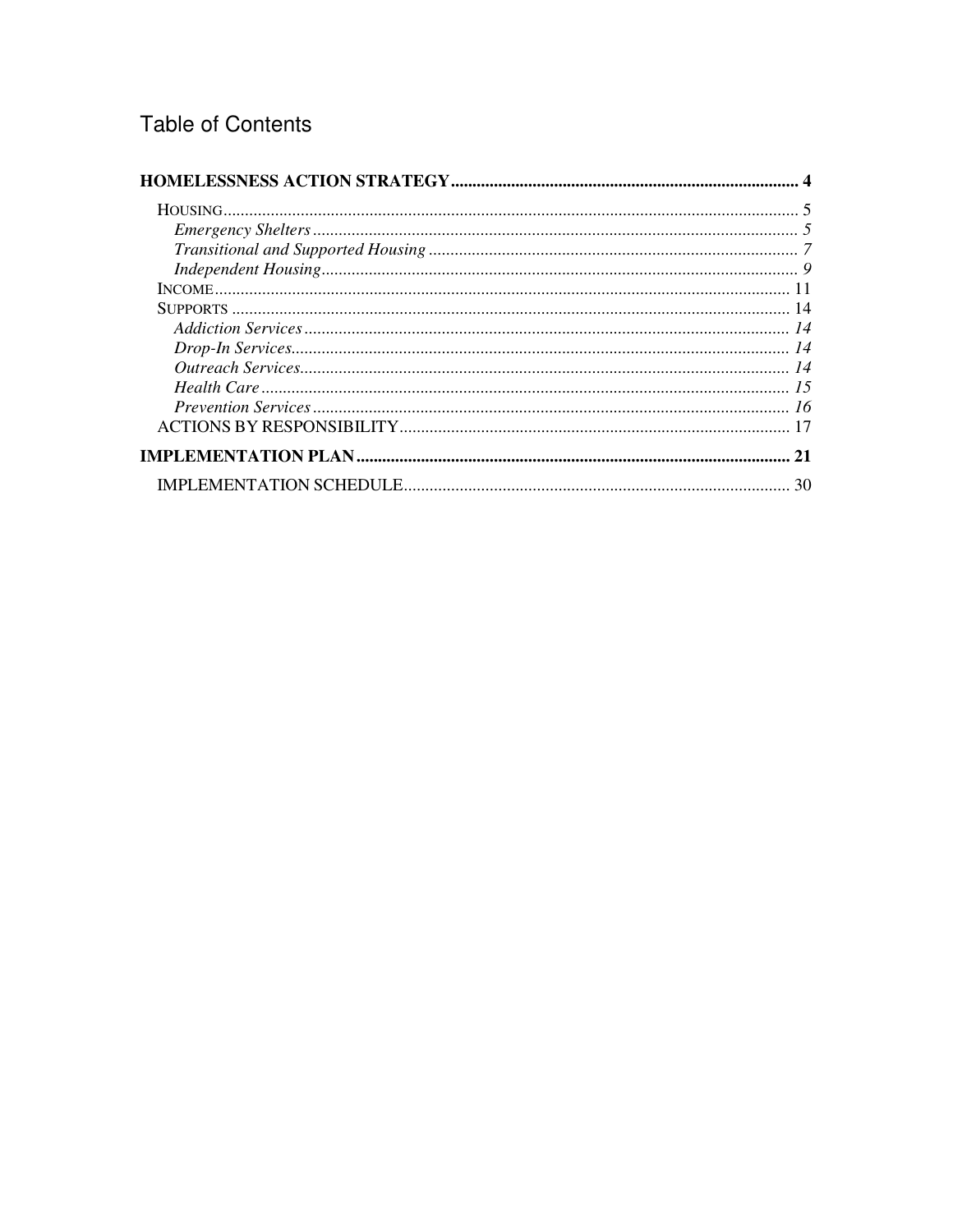# **Homelessness Action Strategy**

This Homelessness Action Strategy for New Westminster (the Strategy) is based on gaps in services to the homeless and those at risk of homelessness identified through research for in the report, The Homeless and At Risk Population in New Westminster and a Needs Assessment of Services,<sup>1</sup> as well as relevant studies, information from service providers and feedback during workshops with the New Westminster Homelessness Coalition. The Strategy sets targeted actions and priorities for New Westminster while remaining consistent with the priorities and objectives of 3 Ways to Home, the GVRD Regional Homelessness Strategy endorsed by member cities, including New Westminster. 3 Ways to Home uses varied and extensive approach of the Continuum of Housing and Support as the framework to address homelessness. The Continuum of Housing and Support consists of three main categories, Housing, Income and Support and a number of sub-categories.

| <b>Housing Continuum</b>                                                                                                         | <b>Adequate Income</b>                                     | <b>Support Services</b>                                                                                                                             |
|----------------------------------------------------------------------------------------------------------------------------------|------------------------------------------------------------|-----------------------------------------------------------------------------------------------------------------------------------------------------|
| <b>Emergency shelters</b><br><b>Transition houses</b><br><b>Transitional housing</b><br>Supported housing<br>Independent housing | Employment<br>Employment<br>Insurance<br>Income assistance | <b>Addiction services</b><br>Drop-in centres<br><b>Outreach services</b><br>Mental health services<br><b>Health services</b><br>Prevention services |

#### The Continuum of Housing and Support for alleviating homelessness

This Strategy also remains consistent with the recently completed Greater Vancouver Shelter Strategy 2006-2015, which recognizes the increasing prominence in Canada and the United States of the concept of *housing first. Housing first* is an approach to addressing homelessness based on the premise that homeless individuals and families can best address the reasons for their homelessness from a position of stable housing. Using the *housing first* approach, homeless individuals are moved directly, and as quickly as possible, into permanent housing, either from the street or from an emergency shelter, and are linked to services to help maintain their housing. Housing first leads to an approach to homelessness that focuses on the availability of affordable housing and prevention of eviction. Supported housing is now considered by many to be the key factor (though not the only factor) in addressing homelessness, especially for the chronically homeless.

Even with a housing first approach, the complete range of services in the Continuum remain necessary to fully address homelessness. However, not all communities need to offer the entire list. Some services might adequately be delivered either by joint ventures between communities or on a regional basis. It is hoped that the City of New Westminster and the New Westminster Homelessness Coalition will foster working partnerships with neighbouring municipalities to meet the objectives of this Strategy. The Coalition and the City should also work in cooperation with the Greater Vancouver

j <sup>1</sup> Prepared for the City of New Westminster and the Homelessness Coalition of New Westminster, 2006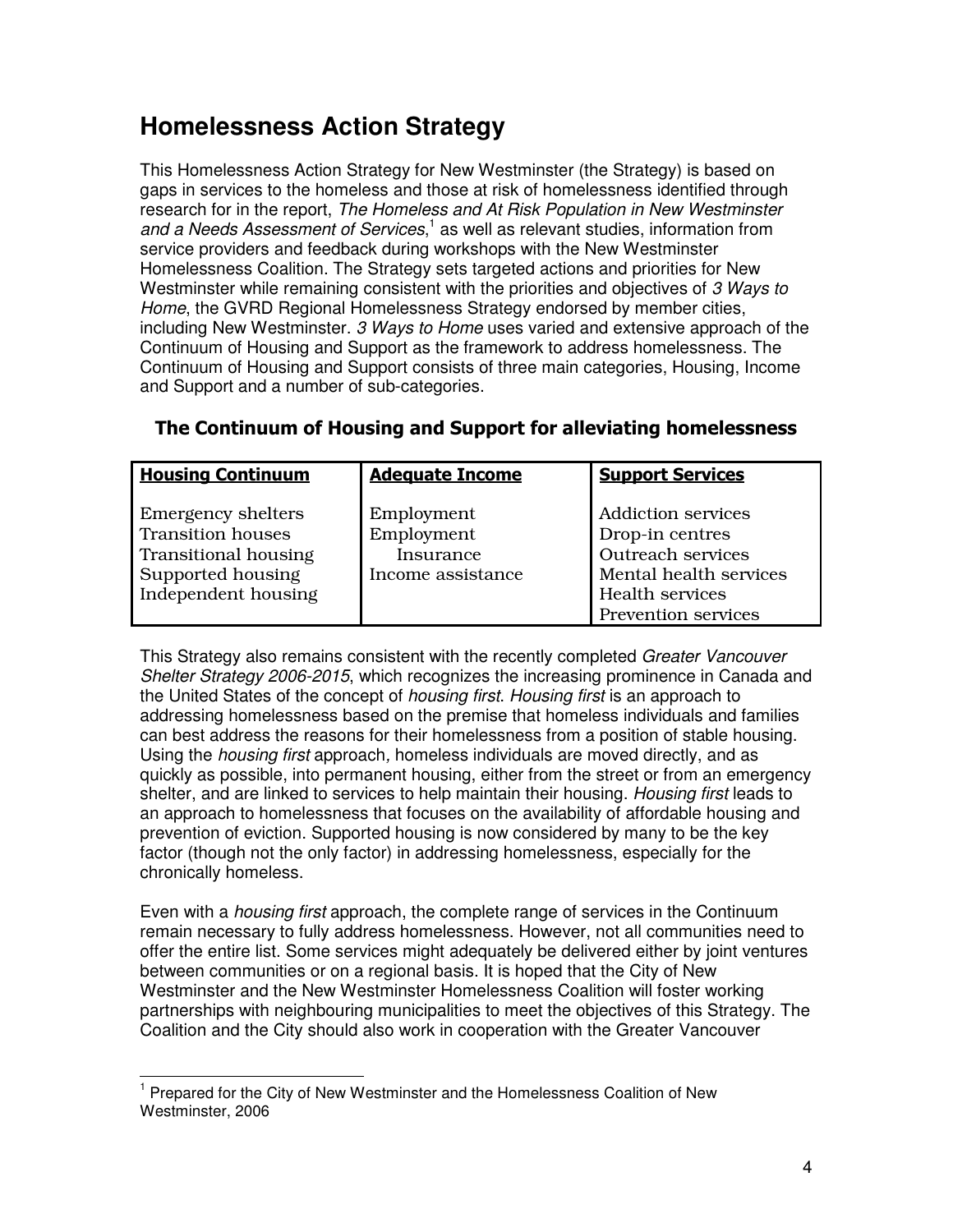Regional Steering Committee on Homelessness, responsible for implementing 3 Ways to Home.

The Actions in this Strategy largely follow the Continuum of Housing and Support. **Actions are numbered for convenience only, and are not ranked by priority.** 

| Action | 1. The Homelessness Coalition of New Westminster to formalize its      |
|--------|------------------------------------------------------------------------|
|        | mandate to guide it in implementing the Homelessness Action Strategy.  |
|        | As well, the Coalition to elect a chairperson or co-chairs and appoint |
|        | working subcommittees to assist with implementing actions.             |

| Action | 2. The <b>Homelessness Coalition</b> to work in cooperation with homelessness |
|--------|-------------------------------------------------------------------------------|
|        | coalitions in neighbouring municipalities such as Burnaby and the Tri-        |
|        | Cities, and appropriate agencies such as Fraser Health, to coordinate         |
|        | services for the homeless and those at risk.                                  |
|        |                                                                               |

| Action | 3. The City of New Westminster to work in cooperation with             |
|--------|------------------------------------------------------------------------|
|        | neighbouring municipalities, and organizations such as BC Housing,     |
|        | Fraser Health and other appropriate federal or provincial agencies, to |
|        | establish a mechanism for coordinating services for the homeless and   |
|        | those at risk.                                                         |

### **Housing**

| Action | 4. The <b>Homelessness Coalition</b> to develop a model for a continuum of |
|--------|----------------------------------------------------------------------------|
|        | housing and shelter needs for New Westminster.                             |

#### **Emergency Shelters**

In 3 Ways to Home and the Greater Vancouver Shelter Strategy 2006-2015, communities in the GVRD are organized by sub-region. New Westminster is in the subregion called the Inner Municipalities, which also includes Burnaby and Richmond. The three communities have the following existing shelter beds:

|          | New Westminster 46 shelter beds, 34 of which serve men only. |
|----------|--------------------------------------------------------------|
|          | Nine cold/wet weather beds, also serving men only.           |
|          | None of the beds are minimum barrier, and there are no beds  |
|          | to accommodate those with pets                               |
| Richmond | Seven permanent beds and three cold/wet weather beds         |
| Burnaby  | No emergency beds or cold/wet weather capacity               |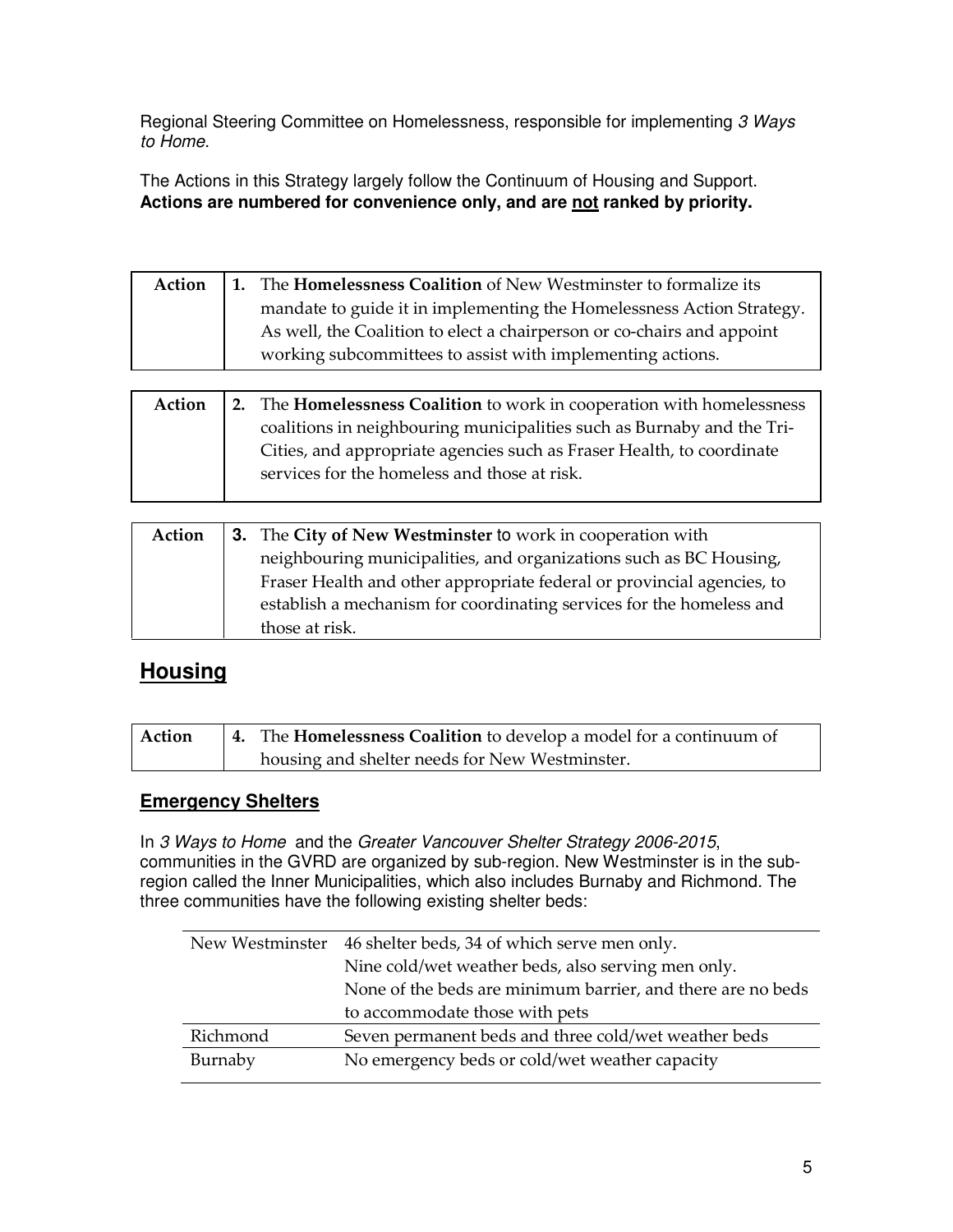| Gap                                                                 | <b>Action</b>                                                     |
|---------------------------------------------------------------------|-------------------------------------------------------------------|
| There is a need for                                                 | <b>5.</b> The <b>Homelessness Coalition</b> to determine how many |
| minimum barrier,<br>enhanced*,<br>emergency shelter<br>beds for all | minimum barrier, enhanced, 24-hour emergency shelter              |
|                                                                     | beds are required for which populations (e.g. men, women          |
|                                                                     | with or without children who are not fleeing abuse,               |
| populations                                                         | couples), and take the lead to advocate for new capacity          |
|                                                                     | with BC Housing and other appropriate partners.                   |

**\*Minimum barrier** refers to access to flexible, non-judgemental service based on need, without restrictions to lifestyle, conditions (e.g. intoxicated), eligibility, or number of times receiving the service, in a building that is accessible to everyone regardless of physical condition while acknowledging that the acuteness of health needs, behaviour or level of intoxication may limit the ability of the provider to give service. **Enhanced** means that a full range of services are offered at the shelter.

Service providers in New Westminster noted the especial need for minimum barrier emergency shelter beds for women with or without children not fleeing abuse, and for couples.

#### **An estimation of needed beds**

Shelter Net BC recently completed a ten-year emergency shelter plan for the Greater Vancouver Region. While the focus of the Greater Vancouver Shelter Strategy is on 'housing first' solutions to homelessness, i.e. moving homeless people quickly into permanent housing with supports, it recognizes that emergency shelters are an important crisis response and that there are gaps in available shelter resources for certain sub-populations.<sup>2</sup> It also recognizes that an adequate distribution of resources is necessary to meet the needs of all persons who are homeless.

The following statement describes the major assumption under which the Shelter Strategy was prepared and applies to the whole region:

All levels of government will take responsibility for providing between 678 and 976 permanent housing units in 10 years to meet some of the accommodation needs of homeless persons. If this does not occur, then there will be more street homeless, and the shelter strategy will need to be amended to address the shortfall.

The *Greater Vancouver Shelter Strategy* recommended a number of new emergency shelter beds to be provided in the period 2006-2010 for the Inner Municipalities region.

| <b>Client group</b> | <b>Number of beds/units</b> |
|---------------------|-----------------------------|
| Seniors $(55+)$     | 15                          |
| Adult men and women | 44                          |
| Youth (19-24)       | 43                          |
| Single women        | 30.                         |

 2 Jim Woodward & Associates Inc, et al, From shelter to home…Greater Vancouver Shelter Strategy 2006-2015, May 2006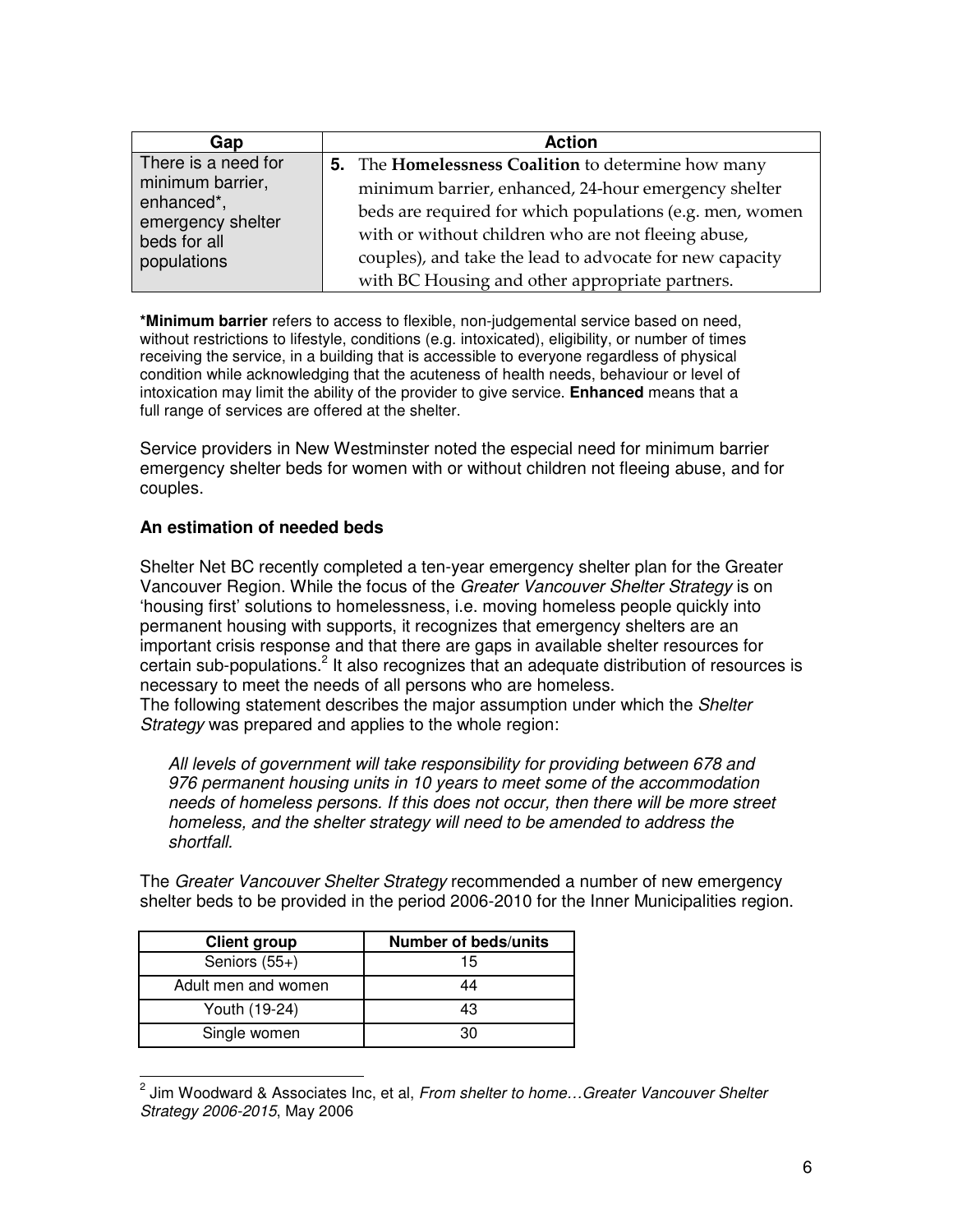#### **Further emergency shelter gaps**

| <b>GAP</b>                                                                                                                                                                                             | <b>ACTION</b>                                                                                                                                                                                                           |
|--------------------------------------------------------------------------------------------------------------------------------------------------------------------------------------------------------|-------------------------------------------------------------------------------------------------------------------------------------------------------------------------------------------------------------------------|
| There is a need for a<br>protocol with the New<br><b>Westminster Humane</b><br>Society to shelter a pet<br>while the owner stays in<br>a New Westminster<br>shelter or enters a<br>treatment facility. | <b>6.</b> The <b>Homelessness Coalition</b> to negotiate a protocol with<br>the New Westminster Humane Society to shelter pets<br>while the owner stays in a New Westminster shelter or<br>enters a treatment facility. |
| Current shelter beds<br>may not always be able<br>to respond to the needs<br>of seniors.                                                                                                               | 7. The Homelessness Coalition, in consultation with<br>appropriate seniors services agencies, to assess whether<br>existing shelter capacity accommodates the age-related<br>issues faced by homeless seniors           |

Adults over the age of 65 receive federal pensions whereas the shelter system is provincially operated. Older adults do not have access to the shelter portion of BC Income Assistance to pay for their accommodation.

As well, a majority of shelters are not equipped for people with age-related mobility issues, such as using a wheelchair or a walker. Many shelters also have a policy whereby clients must be out of the shelter during the day, which is inappropriate for most older adults. Some shelter providers have stated that older clients present with too many health issues to be accommodated on their premises.

NB: Pending a final decision on future plans for the redevelopment of the Garfield Hotel site, there may be a reduction in the number of current emergency shelter beds in New Westminster for men. This might then constitute a further gap to be addressed by in Action 5. However, if Actions in the Strategy such as the development of transitional and supported housing are realized, this may reduce the need for additional shelter capacity. As well, if neighbouring communities establish shelter capacity, this may also reduce the need in New Westminster.

#### **Transitional and Supported Housing**

3 Ways to Home refers to transitional and supported housing as affordable housing that includes ongoing supports and services to residents who cannot live independently and may not become fully self-sufficient. This form of housing may be located in a purposedesigned building or in scattered site apartments. Added support services may include providing life skills, training and support with housekeeping, meal preparation, banking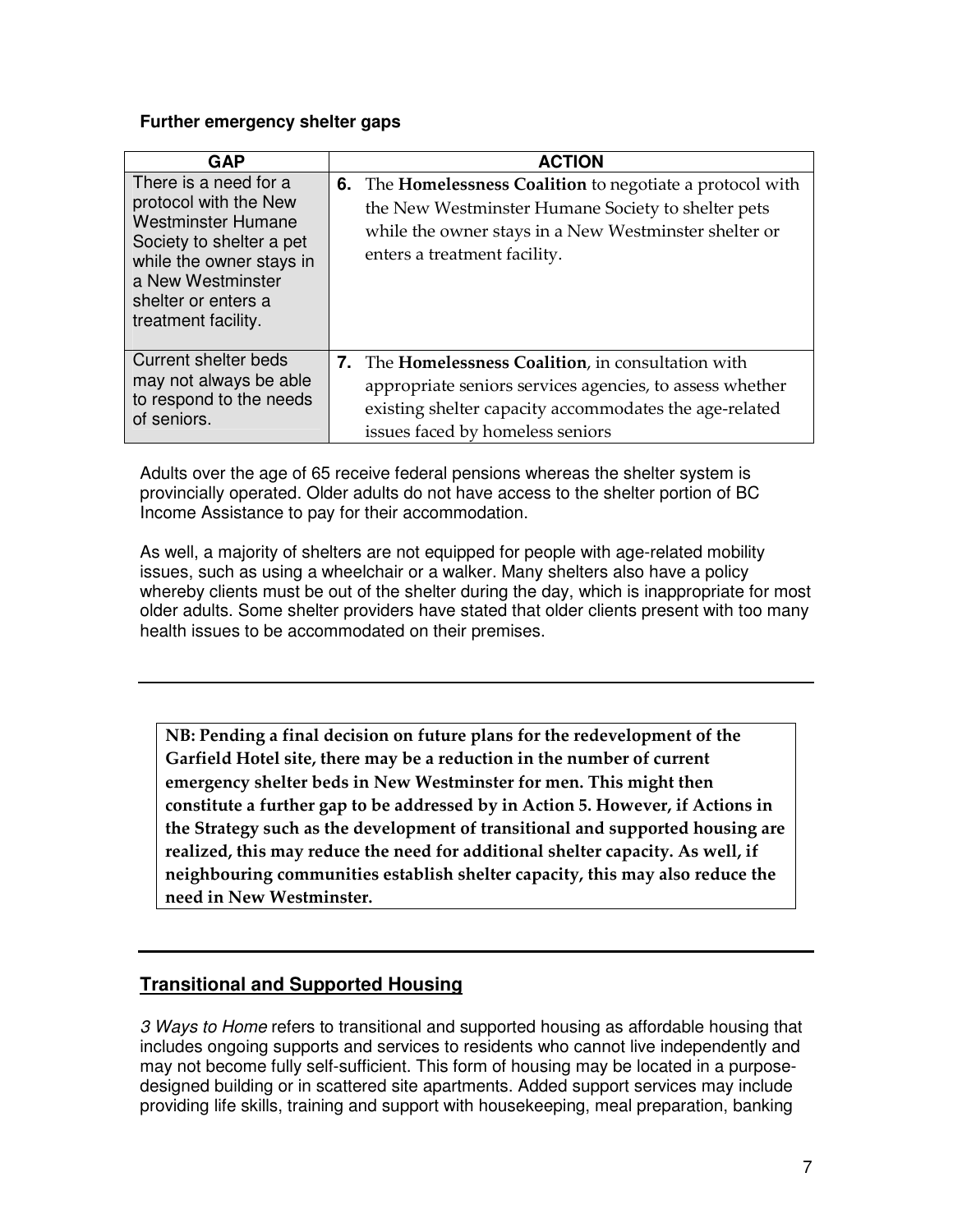support and access to medical care, counselling, referrals, crisis response and intervention. Housing of this type enables individuals to stabilize their personal situation and re-establish connections with the community.

- **Transitional housing** accommodates residents for a particular time period, most often somewhere between six months and two years, although extensions may be possible.
- **Supported housing** is intended to be permanent and different types meet different needs. For example, supported housing is an important resource for people with special needs including those with severe and persistent mental illness. It is also an important part of the continuum for addiction treatment. Research has shown that supported housing is very effective in reducing homelessness.

#### **Chronically homeless**

| <b>GAP</b>                                                      | <b>ACTION</b>                                                                                                                                                                                                                                                                                                                                                   |
|-----------------------------------------------------------------|-----------------------------------------------------------------------------------------------------------------------------------------------------------------------------------------------------------------------------------------------------------------------------------------------------------------------------------------------------------------|
| There is a need for<br>services to the<br>chronically homeless. | 8. The City of New Westminster and the Homelessness<br>Coalition to coordinate a Housing Outreach Strategy.                                                                                                                                                                                                                                                     |
|                                                                 | The City of New Westminster to coordinate outreach to<br>9.<br>people who are street homeless to assist eligible people to<br>access BC Employment and Assistance benefits and other<br>sources of income and help connect people who are street<br>homeless to a Ministry of Employment and Income<br>Assistance Resources worker and those of other services. |
| There is a need for a                                           | <b>10.</b> The <b>Homelessness Coalition</b> to determine an appropriate                                                                                                                                                                                                                                                                                        |
| minimum barrier, harm                                           | model for a minimum barrier, harm reduction, supported                                                                                                                                                                                                                                                                                                          |
| reduction supported                                             | housing facility for the chronically homeless in the City                                                                                                                                                                                                                                                                                                       |
| housing facility for the                                        | and to take the lead to advocate with BC Housing and                                                                                                                                                                                                                                                                                                            |
| chronically homeless.                                           | other potential funding partners for such a facility.                                                                                                                                                                                                                                                                                                           |

City staff estimate that between 20 and 30 homeless individuals who have multiple challenges such as addictions and mental health issues are chronically homeless on the streets of New Westminster. In 5½ months in 2006, the New Westminster's Bylaw Officer moved 58 different homeless individuals sleeping on the City's streets.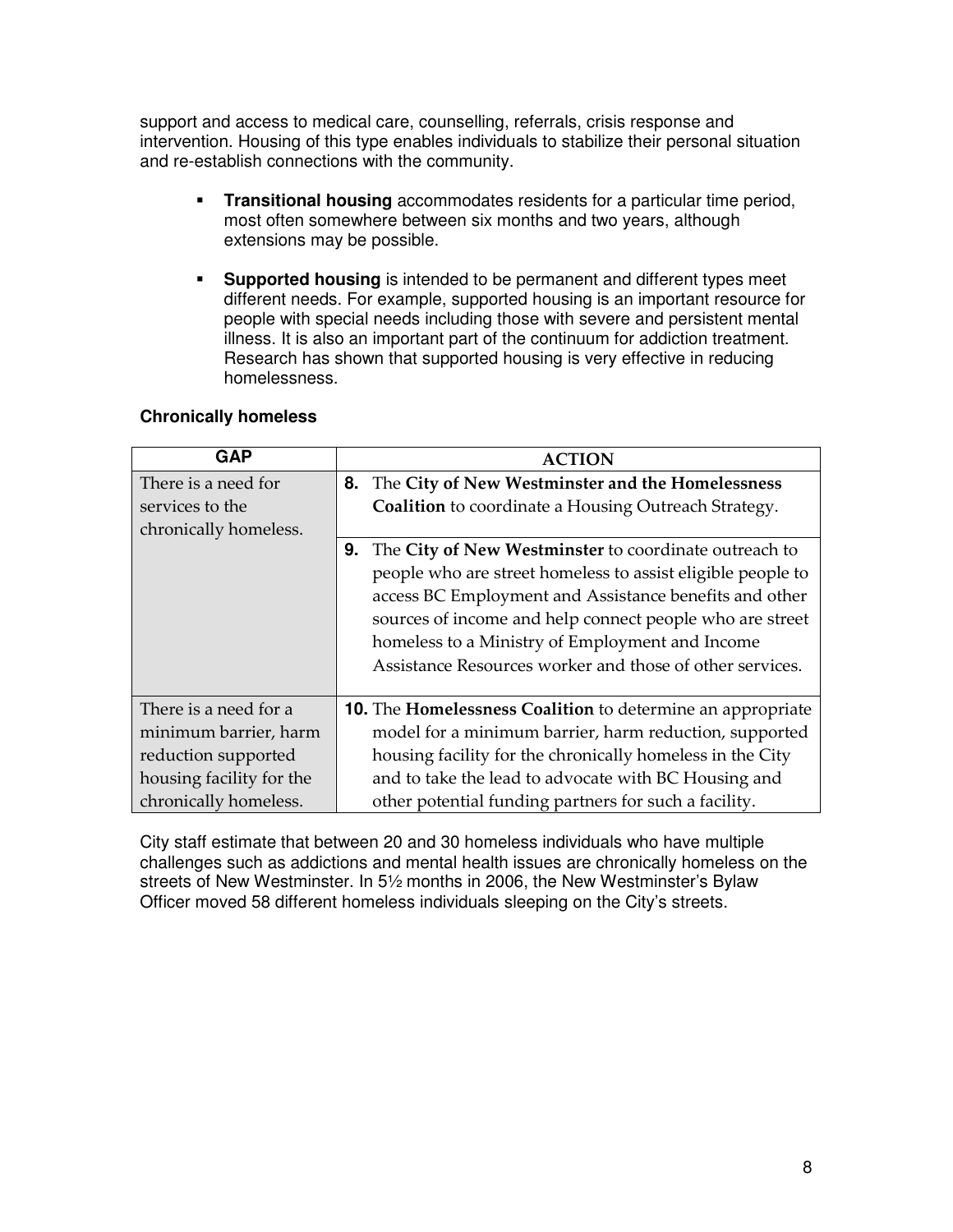#### **Adults and youth who are homeless and at risk**

| <b>GAP</b>                | <b>ACTION</b>                                            |
|---------------------------|----------------------------------------------------------|
| There is a need for       | 11. The Homelessness Coalition to prioritize actions for |
| additional transitional   | filling the gap of additional transitional and permanent |
| and permanent             | supported housing for adults and youth who are           |
| supported housing for     | homeless and at risk.                                    |
| adults and youth who      |                                                          |
| are homeless and at risk. | 12. The Homelessness Coalition to support New            |
|                           | Westminster housing providers in their applications for  |
|                           | transitional and supported housing developments and      |
|                           | assist with appropriate strategies to ensure that        |
|                           | applications for rezoning are approved. If required, the |
|                           | Coalition may decide to prioritize proposals and make    |
|                           | recommendations.                                         |

- At the Cliff Block there are transitional residents who have come to the end of their term, but cannot live independently. There are few options for these people.
- Currently there are only five transitional beds for youth in New Westminster located at Agape House.
- There are 14 mental health clients on the waiting list for Supported Independent Living units.

#### **Older adults**

| GAP                     | <b>ACTION</b>                                               |
|-------------------------|-------------------------------------------------------------|
| There is a need for     | 13. The Homelessness Coalition in consultation with seniors |
| transitional and        | services providers, to assess whether the existing          |
| supported housing       | transitional and supported house capacity accommodates      |
| capacity to serve older | the age-related issues faced by homeless seniors and        |
| residents.              | those at risk.                                              |

#### **Independent Housing**

| <b>GAP</b>            | <b>ACTION</b>                                                                                                      |
|-----------------------|--------------------------------------------------------------------------------------------------------------------|
| There is a need for   | 14. The Homelessness Coalition and the City of New                                                                 |
| additional affordable | Westminster to strongly advocate with the provincial                                                               |
| independent housing.  | government to restore its social housing supply program<br>and the federal government to expand funding for social |
|                       | housing.                                                                                                           |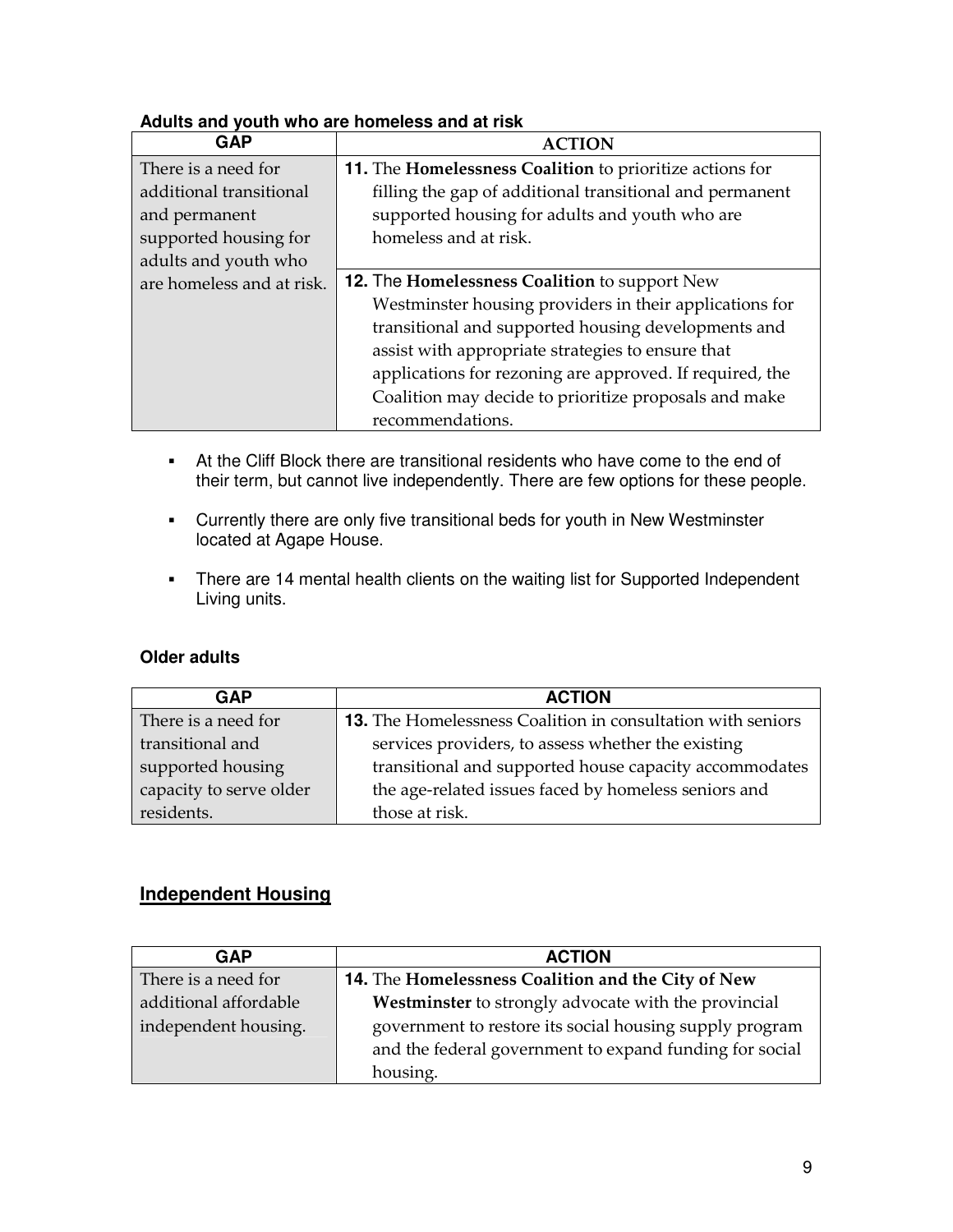| <b>15.</b> The City of New Westminster to take leadership to assist |
|---------------------------------------------------------------------|
| with meeting affordable housing needs through various               |
| means such as fast tracking of development applications             |
| where there are benefits to the City, density bonuses,              |
| secondary suite policies, relief of development costs               |
| charges and taxes, and other appropriate means.                     |

- The number of projected shelter beds contained in the Greater Vancouver Shelter Strategy is predicated on a minimum number of permanent housing units to be built in the next ten years throughout the region.
- As of August 2006, 541 households who list their last permanent address as New Westminster were on the BC housing registry list waiting for social housing units. Of these, 89 were homeless.
- For the fiscal year April 2005 through March 2006, the housing support worker at Fraserside Community Services saw approximately 180 clients from New Westminster.

#### **"Scattered addresses" market rental subsidies for mental health clients**

| GAP                    | <b>ACTION</b>                                         |
|------------------------|-------------------------------------------------------|
| There is a need for    | 16. The Homelessness Coalition to support service     |
| additional "scattered  | providers in their efforts to increase the number of  |
| addresses" market      | "scattered addresses" market housing rental subsidies |
| rental subsidies for   | available to mental health clients living in New      |
| mental health clients. | Westminster.                                          |

- There are few affordable housing options available in New Westminster for mental health consumers. "If there were more, such as from BC Housing or 'scattered addresses' subsidies, then the stock of mental health housing could better serve clients with support/skill developmental needs. People sometimes are kept in SIL units and transitional housing options far longer than is necessary because to move them would involve moving them into poverty and unaffordable housing."<sup>3</sup>
- Unlike the SAFER program, where any senior who qualifies can receive a housing subsidy, the scattered housing subsides for mental health clients, administered in New Westminster by CMHA-Simon Fraser, are limited to 20. This is clearly inadequate, as the waiting list has been closed because there is almost no turnover.

 3 From survey of New Westminster service providers.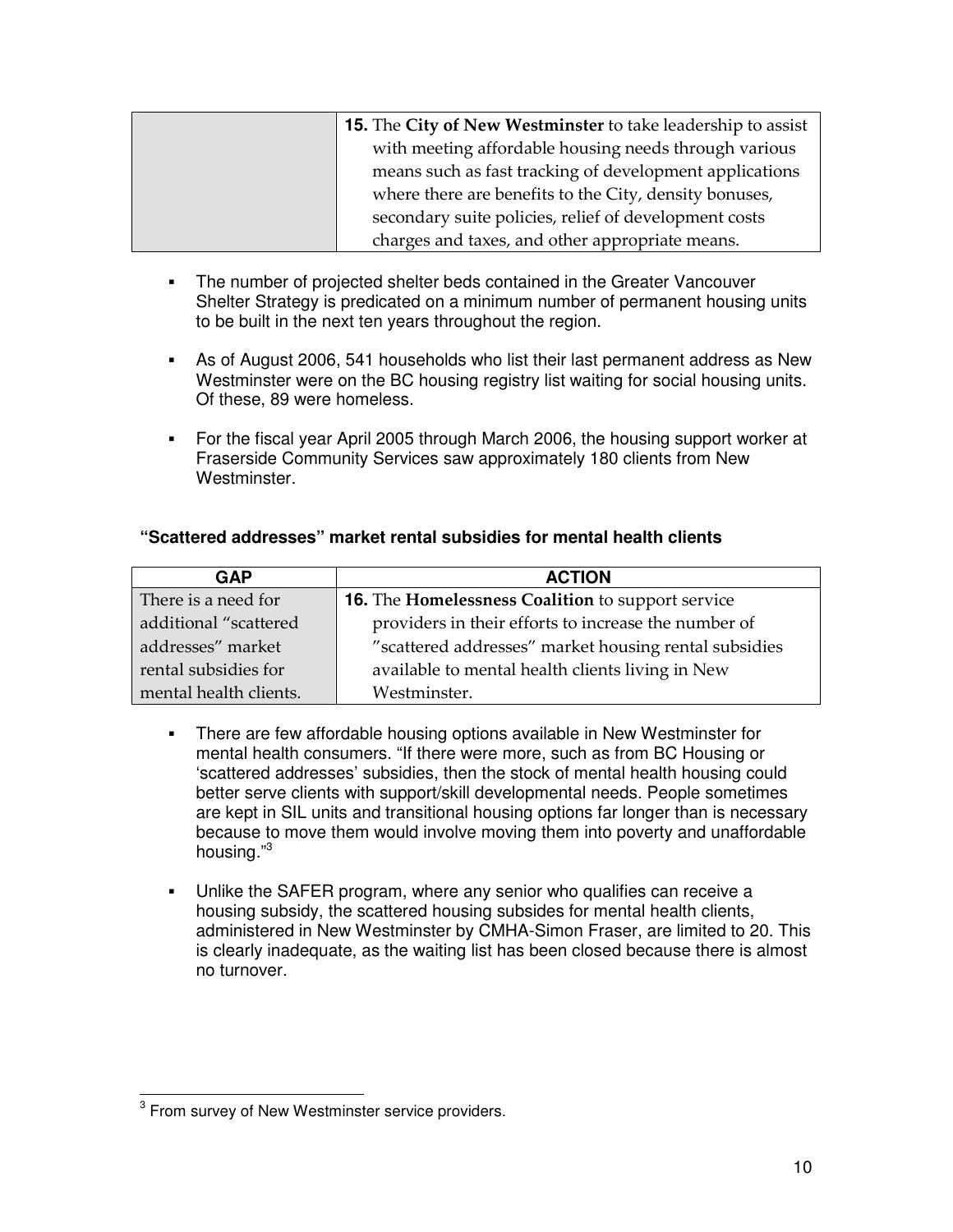#### **"Scattered addresses" rental subsidy program that is not limited to mental health clients**

| <b>GAP</b>               | <b>ACTION</b>                                             |
|--------------------------|-----------------------------------------------------------|
| There is a need for a    | 17. The Homelessness Coalition and the City of New        |
| "scattered addresses"    | Westminster to advocate with the province for a rental    |
| rental subsidy program   | subsidy program for those who are homeless or at risk     |
| that is not limited to   | with challenges in their lives who can live independently |
| mental health clients,   | but who do not qualify for the recently announced Rental  |
| but is open to those who | Assistance Program or do not live with a mental illness.  |
| are homeless or at risk  |                                                           |
| with challenges in their |                                                           |
| lives but who can live   |                                                           |
| independently.           |                                                           |

Coalition members identified the need for independent housing options for those with challenges such as Foetal Alcohol Spectrum Disorder and brain injuries.

#### **Income**

#### **BC Income Assistance and shelter allowance**.

| <b>GAP</b>             | <b>ACTION</b>                                                  |
|------------------------|----------------------------------------------------------------|
| There is a need to     | 18. The City of New Westminster and the Homelessness           |
| increase the BC Income | <b>Coalition</b> , in coordination with other homelessness     |
| Assistance and shelter | coalitions and municipalities, to strongly advocate with       |
| allowance.             | the provincial government to increase support benefits         |
|                        | available through the BC Employment and Assistance             |
|                        | program to at least reflect cost of living increases since     |
|                        | 1991.                                                          |
|                        |                                                                |
|                        | 19. The City of New Westminster and the Homelessness           |
|                        | <b>Coalition</b> , in coordination with other homelessness     |
|                        | coalitions and municipalities, to strongly advocate the        |
|                        | provincial government to raise the shelter component of        |
|                        | income assistance to at least reflect cost of living increases |
|                        | since 1991.                                                    |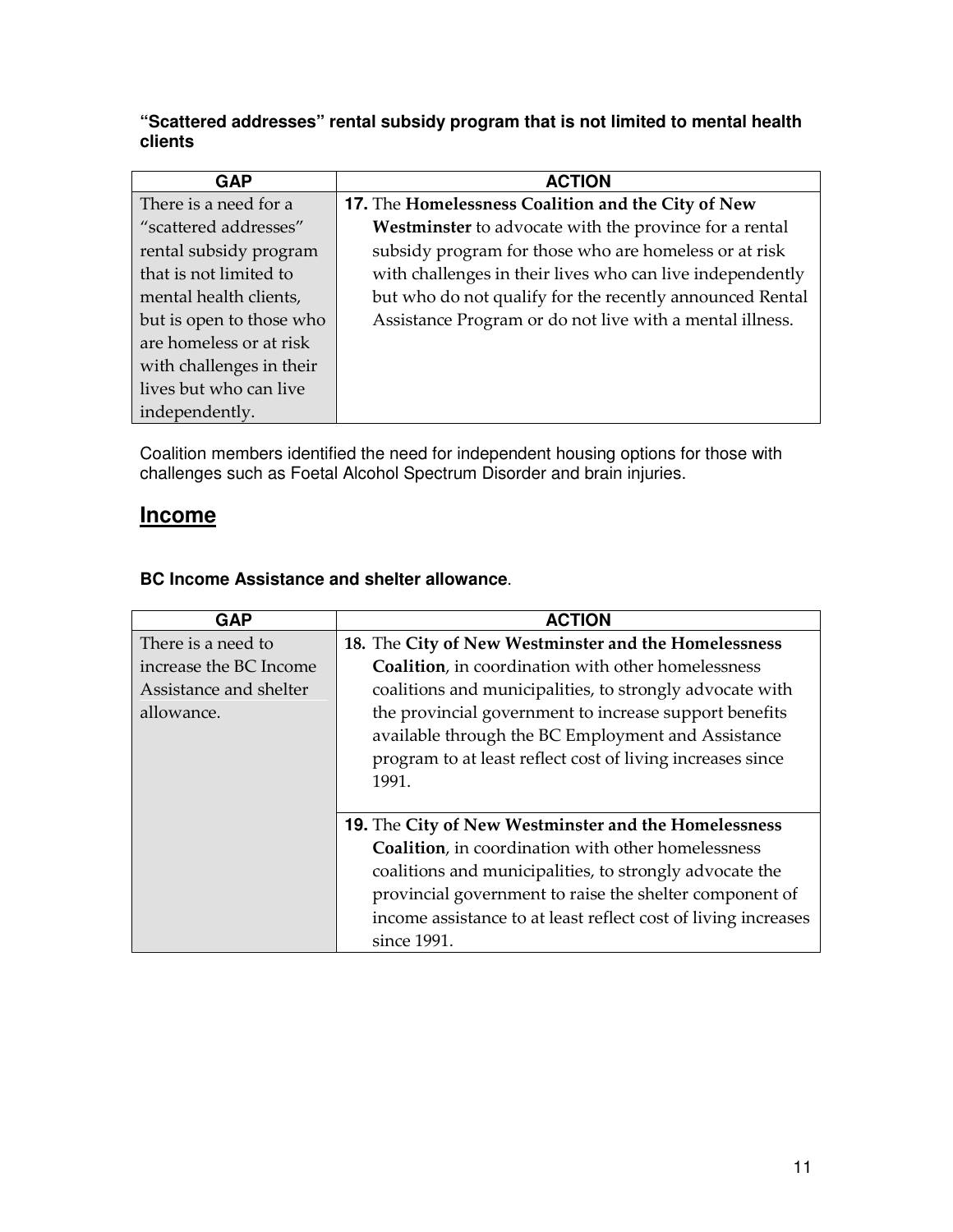#### **Minimum wage**

| <b>GAP</b>         | <b>ACTION</b>                                                    |
|--------------------|------------------------------------------------------------------|
| There is a need to | 20. The City of New Westminster and the Homelessness             |
| increase minimum   | <b>Coalition</b> , in coordination with other municipalities, to |
| wage.              | strongly advocate with the provincial government to              |
|                    | increase the minimum wage so that people who are                 |
|                    | employed can afford housing without paying more than             |
|                    | 30% of their income on shelter costs.                            |
|                    | 21. The City of New Westminster and the Homelessness             |
|                    | Coalition, in coordination with other municipalities, to         |
|                    | strongly advocate with the provincial government to              |
|                    | eliminate the \$6 training wage rate                             |
|                    | 22. The City of New Westminster and the Homelessness             |
|                    | <b>Coalition</b> , in coordination with other municipalities, to |
|                    | advocate with the provincial government to monitor the           |
|                    | minimum wage and update it periodically so that it keeps         |
|                    | pace with increases in the cost of living.                       |

BC Shelter Allowances are considerably lower than average rents in New Westminster. As well, a single person earning minimum wage, currently \$8/hour, falls below the core need income thresholds<sup>4</sup> for any sized apartment in New Westminster. They also fall below the Low Income Cut-Off for a single-person household. As can be seen from the following table, current shelter allowances and minimum wage rates make finding adequate, affordable accommodation in New Westminster largely impossible.

| <b>Unit</b><br>type  | Average<br>rental<br>costs.<br>2005 | <b>Core Need</b><br><b>Income</b><br><b>Thresholds</b><br>by unit<br>size | <b>Monthly</b><br>income<br>needed to<br>reach<br>affordability* | <b>Minimum</b><br><b>Housing</b><br><b>Wage: Hourly</b><br>wage needed<br>to reach<br>affordability** | <b>Monthly</b><br><b>Shelter Allowance from</b><br><b>BC Government</b><br><b>Income Assistance</b> |       |
|----------------------|-------------------------------------|---------------------------------------------------------------------------|------------------------------------------------------------------|-------------------------------------------------------------------------------------------------------|-----------------------------------------------------------------------------------------------------|-------|
| <b>Bachelor</b>      | \$543                               | \$27,500                                                                  | \$2,291                                                          | \$13.22                                                                                               | Single person                                                                                       | \$325 |
| 1-<br><b>Bedroom</b> | \$656                               | \$31,000                                                                  | \$2,583                                                          | \$14.90                                                                                               | 2 adults                                                                                            | \$520 |
| $2 -$<br>Bedroom     | \$826                               | \$37,500                                                                  | \$3,125                                                          | \$18.02                                                                                               | Single mother, 2<br>children of same<br>gender                                                      | \$555 |
| 3-<br><b>Bedroom</b> | \$1,043                             | \$44,000                                                                  | \$3,667                                                          | \$21.15                                                                                               | 2 adults, 5<br>children                                                                             | \$695 |

#### **Rental affordability by unit type, New Westminster**

\* Affordability is paying 30% of gross income on shelter costs

\*\* Based on earning the hourly wage for 52 weeks and a 40-hour week

<sup>&</sup>lt;u>ecordance</u><br><sup>4</sup> Core Need Income Threshold refers to the income a household needs to rent the average, appropriate-sized unit in the private market, where the rent is no more than 30% of gross income. It is the income used by BC Housing to determine if a household is eligible for social housing.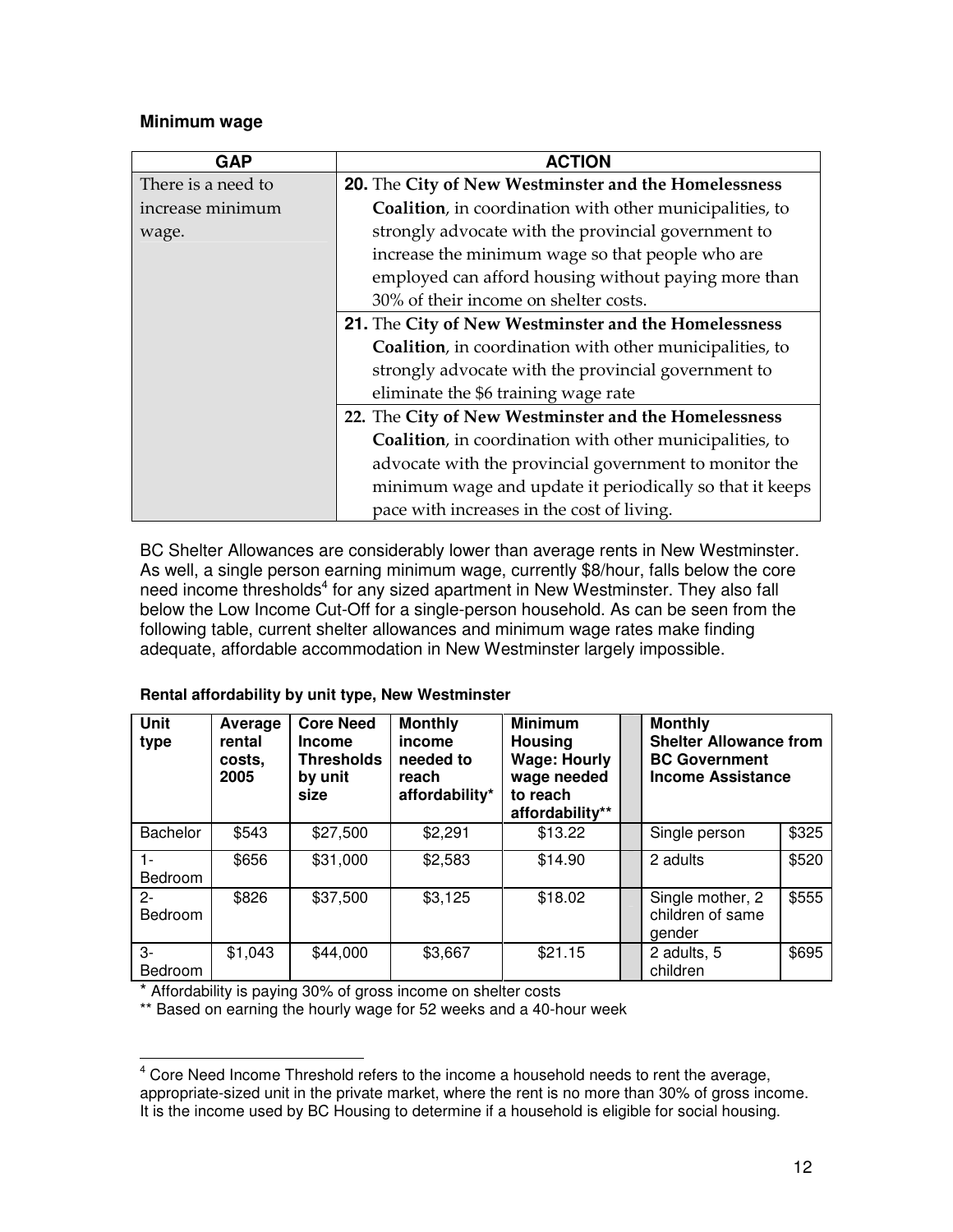| <b>GAP</b>                  | <b>ACTION</b>                                              |
|-----------------------------|------------------------------------------------------------|
| There is a need for a less  | 23. The City of New Westminster and the Homelessness       |
| complicated access to       | Coalition, in coordination with other municipalities, to   |
| <b>BC</b> Income Assistance | encourage the provincial government to revise eligibility  |
| and shelter allowance.      | criteria and the applications process for BC Employment    |
|                             | and Assistance to enable easier access for those needing   |
|                             | income assistance, including immediate temporary access    |
|                             | until proof of eligibility can be obtained.                |
|                             |                                                            |
|                             | 24. The City of New Westminster and the Homelessness       |
|                             | Coalition, in coordination with other municipalities, to   |
|                             | encourage the Ministry of Employment and Income            |
|                             | Assistance to provide additional outreach assistance to    |
|                             | adults and youth with multiple challenges who wish to      |
|                             | apply for benefits.                                        |
|                             | 25. The City of New Westminster and the Homelessness       |
|                             | Coalition, in coordination with other municipalities and   |
|                             | other homelessness coalitions, to encourage the provincial |
|                             | government to reinstate the exemption of a portion of      |
|                             | earnings as an incentive for Income Assistance recipients  |
|                             | to seek employment.                                        |

#### **Access to BC Income Assistance and shelter allowance**.

In April 2002, several changes were made to the BC Employment Assistance program income support system that affect the ability of individuals to obtain assistance. People who intend to apply for assistance must:

- Contact a BC Employment and Income Assistance office, and complete an appointment form;
- Obtain the work search guidelines information sheet;
- **Receive an intake interview date, typically within three weeks;**
- Conduct a three-week work search and complete an orientation session while awaiting an intake interview;
- Attend the intake interview, where a worker will determine the applicant's eligibility; and,
- Complete an orientation interview as part of the application process.

As a result, an applicant must wait at least three weeks before being eligible for assistance, except perhaps in exceptional cases, and the review process may take more than three weeks. As well, other changes have affected the ability of individuals to access or maintain benefits, and many applicants find the whole process too daunting and give up applying.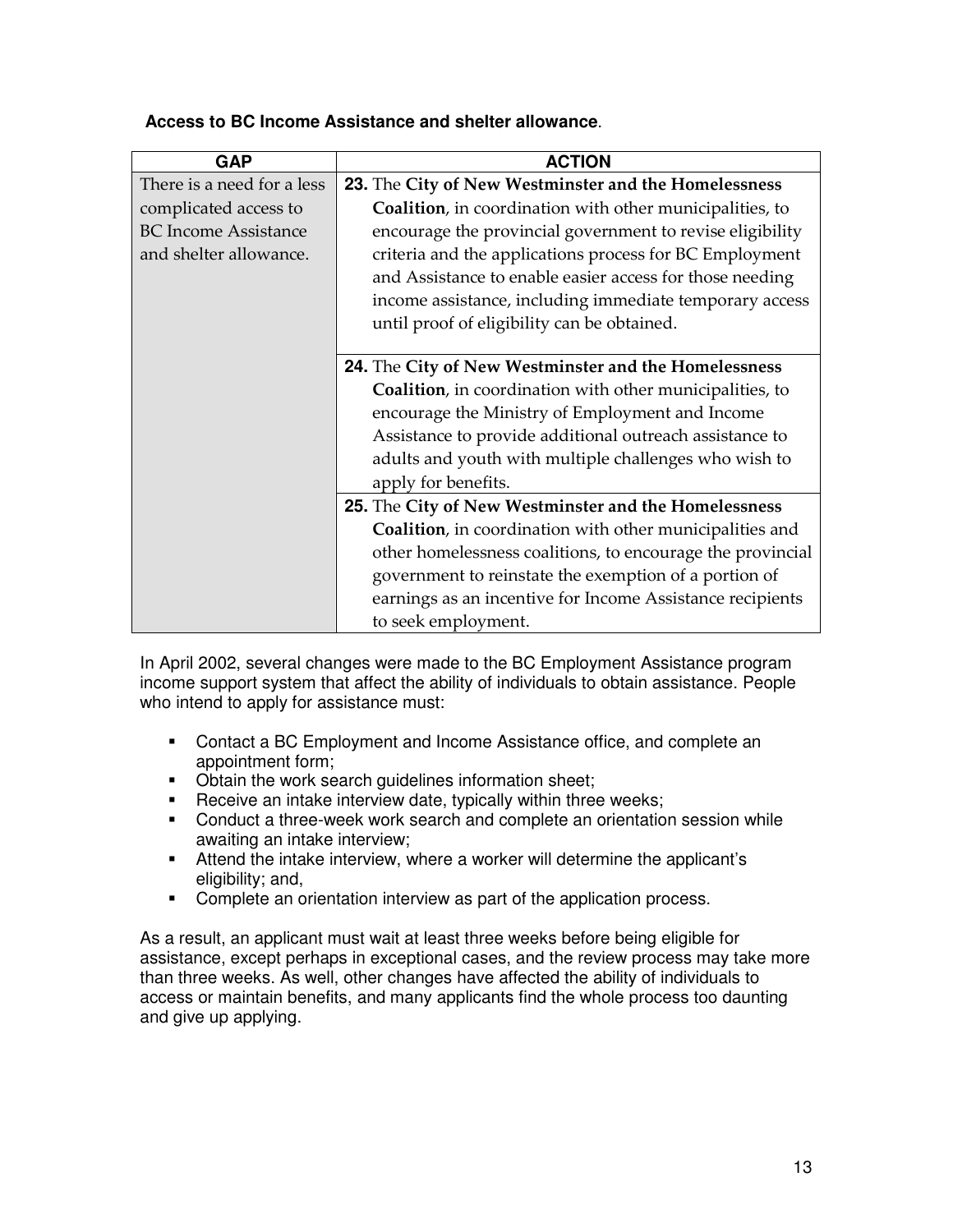#### **Supports**

#### **Addiction Services**

| <b>GAP</b>               | <b>ACTION</b>                                            |
|--------------------------|----------------------------------------------------------|
| There is a need for more | 26. The Homelessness Coalition and the City of New       |
| addictions services.     | Westminster seek information from Fraser Health          |
|                          | regarding planned changes in addiction services capacity |
|                          | for New Westminster residents and strongly advocate for  |
|                          | increased services such as detox and other addiction     |
|                          | services.                                                |

There are generally 12-16 people on the waiting list for addiction services at Fraserside. In overcoming substance abuse, it is important to have services available when the person is ready and willing to accept treatment.

#### **Drop-In Services**

| <b>GAP</b>               | <b>ACTION</b>                                                           |  |  |
|--------------------------|-------------------------------------------------------------------------|--|--|
| There is a need for more | 27. The Homelessness Coalition to review examples of                    |  |  |
| comprehensive,           | comprehensive minimum barrier homeless drop-in                          |  |  |
| minimum barrier drop-    | facilities such as those under development in Victoria <sup>5</sup> to: |  |  |
| in services in New       | Determine the appropriate type of facility and                          |  |  |
| Westminster.             | whether it should be integrated with a housing                          |  |  |
|                          | facility;                                                               |  |  |
|                          | Determine how to select a service provider to<br>٠                      |  |  |
|                          | operate facility;                                                       |  |  |
|                          | Determine appropriate location;<br>٠                                    |  |  |
|                          | Identify funding partners; and                                          |  |  |
|                          | Support an application for funding by the service<br>٠                  |  |  |
|                          | provider                                                                |  |  |

There is no minimum barrier service in New Westminster for all person to come in off the street to shower, use laundry facilities, access meal service, telephones and connect to other services. Several of the homeless and formerly homeless interviewed for the report stated that without access to a telephone it is difficult to find housing.

#### **Outreach Services**

 5 Our Place, the Our Place Society in Victoria.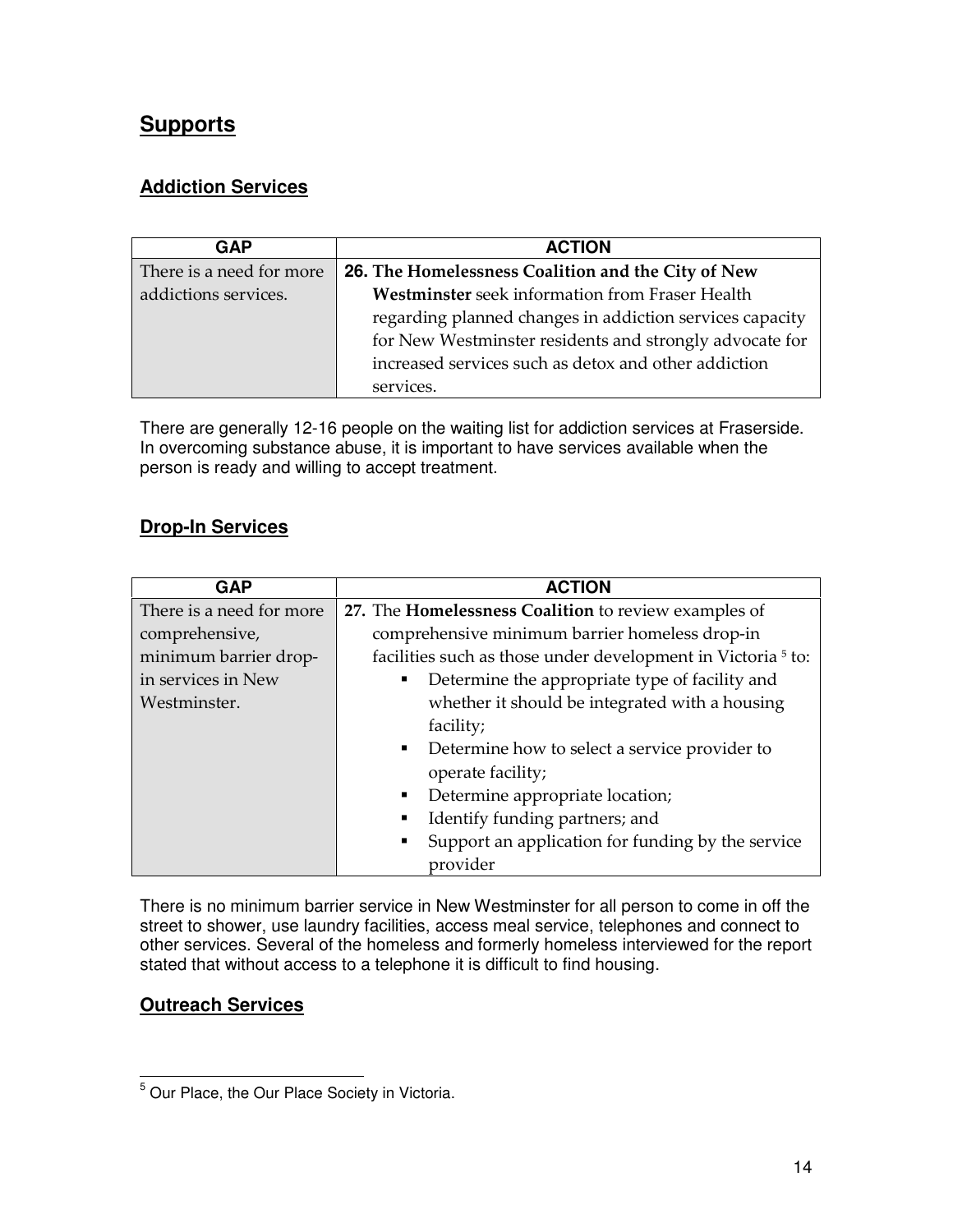| <b>GAP</b>               | <b>ACTION</b>                                              |
|--------------------------|------------------------------------------------------------|
| There is a need for      | 28. Monarch Transition House to detail the requirement for |
| sufficient multicultural | multicultural services and integration opportunities for   |
| services and integration | immigrant women who have left their homes because of       |
| opportunities for        | abuse and enter into protocol arrangements with service    |
| immigrant women who      | providers to link women to appropriate support from        |
| have left their homes    | other providers in the community.                          |
| because of abuse.        |                                                            |

| <b>GAP</b>               | <b>ACTION</b>                                              |
|--------------------------|------------------------------------------------------------|
| There is a need for      | 29. The Monarch Transition House to develop an             |
| service providers to     | educational program that details the issues facing women   |
| recognize the specific   | and their children fleeing abuse and having to leave their |
| trauma experienced by    | homes. This program will include a series of               |
| women and their          | recommended initiatives to help service providers adapt    |
| children who are fleeing | services to meet the special needs of women and children   |
| abuse and having to      | using transition house services.                           |
| leave their homes, and   |                                                            |
| be flexible in providing |                                                            |
| appropriate services to  |                                                            |
| this population.         |                                                            |

Monarch Transition House identified the need for appropriate services for immigrant women and children fleeing abuse.

#### **Health Care**

| GAP                       | <b>ACTION</b>                                                   |
|---------------------------|-----------------------------------------------------------------|
| There is a need for       | <b>30.</b> The Homelessness Coalition to strongly advocate that |
| primary care services for | Fraser Health determine the best method of delivering           |
| adults without a Care     | primary care services to adults without a Care Card.            |
| Card.                     |                                                                 |

Homeless people have an increased risk of dying prematurely. One factors contributing to this early mortality is a delay in seeking care. A Toronto study of the homeless found that individuals visited an emergency room three times more than did housed formerly homeless individuals. In New Westminster, there is a Fraser Health drop-in youth clinic operated by Lower Mainland Purpose Society for youth under 21 that provides primary care and does not require a care card. There is no comparable facility for adults. As well, Royal Columbian Hospital reports that many of their patients with no fixed address do not have Care Cards, preventing them from accessing general practitioners and walk-in clinics.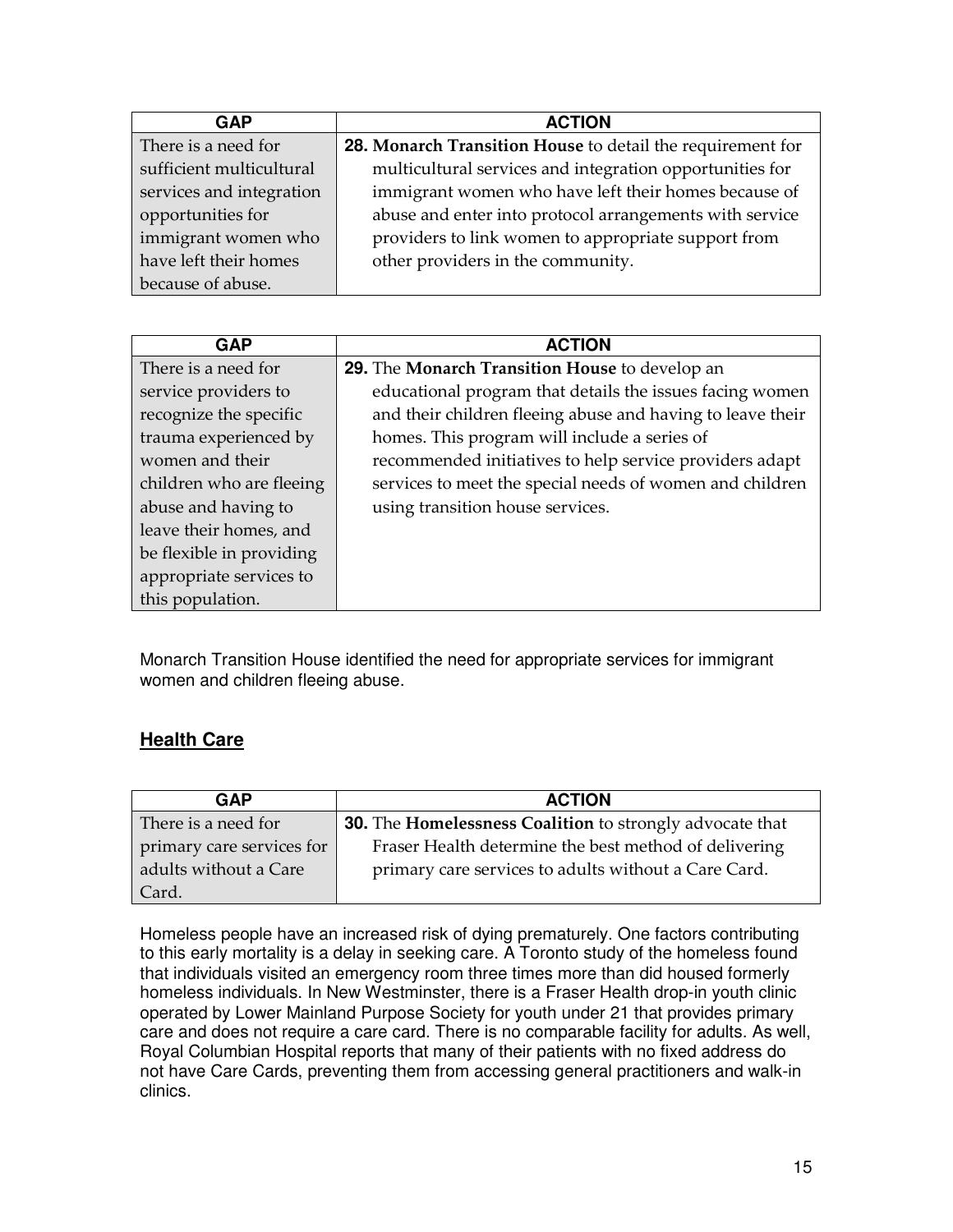| <b>GAP</b>             | <b>ACTION</b>                                                       |  |
|------------------------|---------------------------------------------------------------------|--|
| There is a need for    | <b>31.</b> The <b>Homelessness Coalition</b> strongly advocate that |  |
| comprehensive dental   | Fraser Health determine the best method of providing                |  |
| care to adults who are | dental care to adults who are unable to afford a dentist.           |  |
| unable to afford a     |                                                                     |  |
| dentist.               |                                                                     |  |

All available dental health programs in the city are for children, and they are limited.

#### **Prevention Services**

| <b>GAP</b>                | <b>ACTION</b>                                            |
|---------------------------|----------------------------------------------------------|
| There is a need for       | 32. The Homelessness Coalition to determine how best to  |
| prevention services for   | deliver additional prevention services for households    |
| households facing         | facing eviction such as legal services or financial      |
| eviction such as legal    | assistance such as a rent bank. (These services may best |
| services or financial     | be delivered on a regional basis.)                       |
| assistance such as a rent |                                                          |
| bank.                     |                                                          |

From 3 Ways to Home, the updated Regional Homelessness Plan for Greater Vancouver:

"Prevention services are defined as programs or services aimed at helping to prevent people from becoming homeless. This is a particularly important area because the benefits of these services can help reduce future financial and human costs.

The most obvious way to prevent homelessness is to ensure that the full continuum of housing and supports are in place and that everyone has adequate affordable housing, income and support services. Prevention efforts can be direct, as in helping a family that is about to be evicted because they can't afford next month's rent by providing them with the necessary funds, or providing counselling that helps prevent the breakdown of a family in crisis. Indirect prevention services address collective needs, such as advocacy work to protect tenants' rights."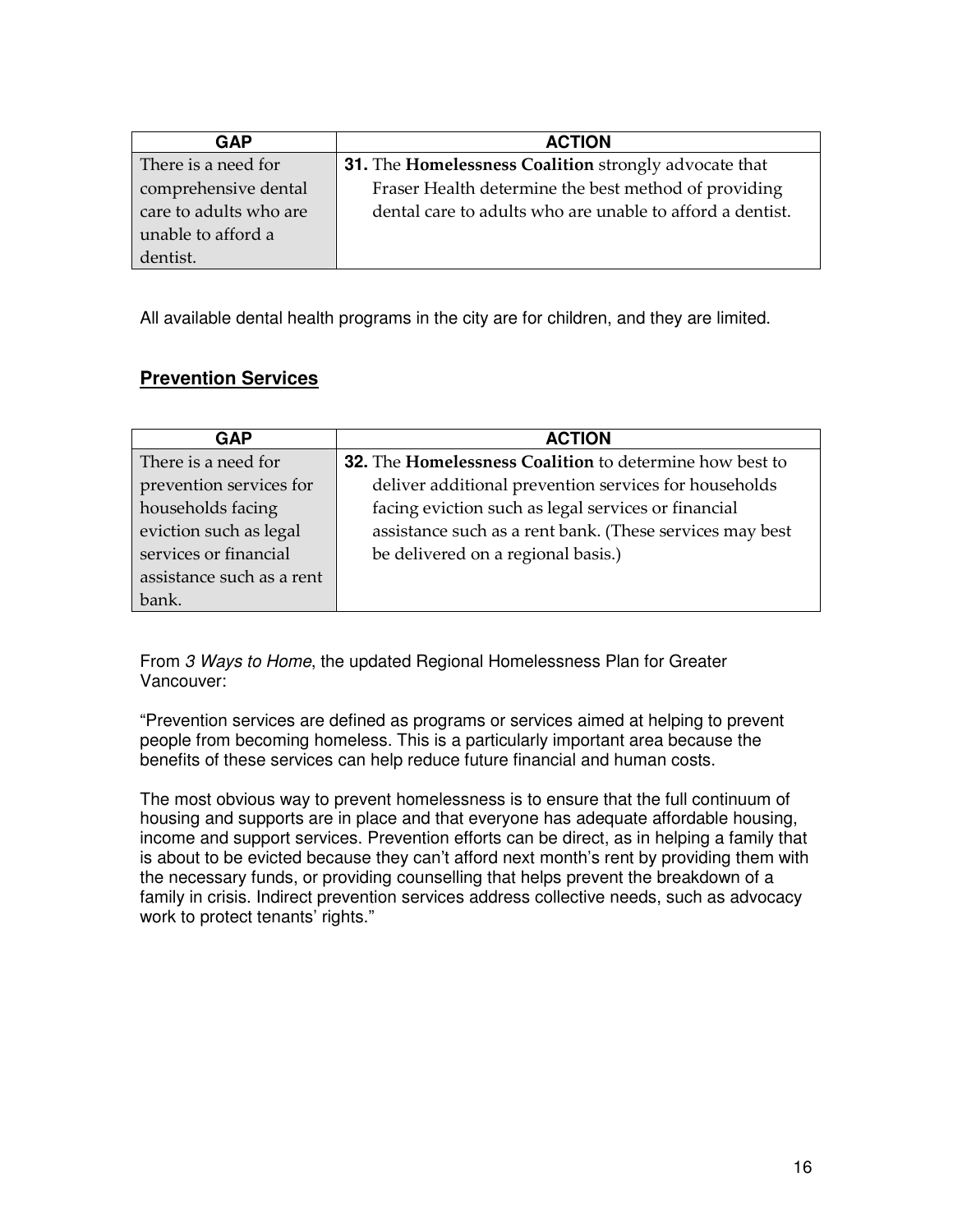# **ACTIONS BY RESPONSIBILITY**

| Formalize/Determine/Negotiate/Assess/                                                                                                                                                                                                                                                                                                                                                                                                                                                                                                                                                                                                                                                                                                                                                                                                                                                                                                                             | Advocate                                                                                                                                                                      |  |  |
|-------------------------------------------------------------------------------------------------------------------------------------------------------------------------------------------------------------------------------------------------------------------------------------------------------------------------------------------------------------------------------------------------------------------------------------------------------------------------------------------------------------------------------------------------------------------------------------------------------------------------------------------------------------------------------------------------------------------------------------------------------------------------------------------------------------------------------------------------------------------------------------------------------------------------------------------------------------------|-------------------------------------------------------------------------------------------------------------------------------------------------------------------------------|--|--|
| Prioritize/Review/Support/ Take Leadership/Coordinate                                                                                                                                                                                                                                                                                                                                                                                                                                                                                                                                                                                                                                                                                                                                                                                                                                                                                                             |                                                                                                                                                                               |  |  |
| <b>HOMELESSNESS COALITION</b>                                                                                                                                                                                                                                                                                                                                                                                                                                                                                                                                                                                                                                                                                                                                                                                                                                                                                                                                     |                                                                                                                                                                               |  |  |
| #1 The Homelessness Coalition of New Westminster to formalize<br>its mandate to guide it in implementing the Homelessness Action<br>Strategy. As well, the Coalition to elect a chairperson or co-chairs<br>and appoint working subcommittees to assist with implementing<br>actions.                                                                                                                                                                                                                                                                                                                                                                                                                                                                                                                                                                                                                                                                             | #30 The Homelessness Coalition to strongly advocate<br>that Fraser Health determine the best method of<br>delivering primary care services to adults without a<br>Care Card.  |  |  |
| #2 The Homelessness Coalition to work in cooperation with<br>homelessness coalitions in neighbouring municipalities such as<br>Burnaby and the Tri Cities, and appropriate agencies such as<br>Fraser Health, to coordinate services for the homeless and those at<br>risk.                                                                                                                                                                                                                                                                                                                                                                                                                                                                                                                                                                                                                                                                                       | #31 The Homelessness Coalition strongly advocate<br>that Fraser Health determine the best method of<br>providing dental care to adults who are unable to<br>afford a dentist. |  |  |
| #4 The Homelessness Coalition to develop a model for a<br>continuum of housing and shelter needs for New Westminster                                                                                                                                                                                                                                                                                                                                                                                                                                                                                                                                                                                                                                                                                                                                                                                                                                              |                                                                                                                                                                               |  |  |
| #5 The Homelessness Coalition to determine how many<br>minimum barrier, enhanced, 24-hour emergency shelter beds are<br>required for which populations (e.g. men, women with or without<br>children not fleeing abuse, couples), and take the lead to advocate<br>for new capacity with BC Housing and other appropriate partners.<br>#6 The Homelessness Coalition to negotiate a protocol with the<br>New Westminster Humane Society to shelter pets while the owner<br>stays in a New Westminster shelter or enters a treatment facility<br>#7 The Homelessness Coalition, in consultation with appropriate<br>seniors services agencies, to assess whether existing shelter<br>capacity accommodates the age-related issues faced by homeless<br>seniors<br>#10 The Homelessness Coalition to determine an appropriate<br>model for a minimum barrier, harm reduction, supported housing<br>facility for the chronically homeless in the City and to take the |                                                                                                                                                                               |  |  |
| lead to advocate with BC Housing and other potential funding<br>partners for such a facility.                                                                                                                                                                                                                                                                                                                                                                                                                                                                                                                                                                                                                                                                                                                                                                                                                                                                     |                                                                                                                                                                               |  |  |
| #11 The Homelessness Coalition to prioritize actions for filling the<br>gap of additional transitional and permanent supported housing<br>for adults and youth who are homeless and at risk                                                                                                                                                                                                                                                                                                                                                                                                                                                                                                                                                                                                                                                                                                                                                                       |                                                                                                                                                                               |  |  |
| #12 The Homelessness Coalition to support New Westminster<br>housing providers in their applications for transitional and<br>supported housing developments and assist with appropriate<br>strategies to ensure that applications for rezoning are approved. If<br>required, the Coalition may decide to prioritize proposals and<br>make recommendations.<br>#13 The Homelessness Coalition in consultation with seniors                                                                                                                                                                                                                                                                                                                                                                                                                                                                                                                                         |                                                                                                                                                                               |  |  |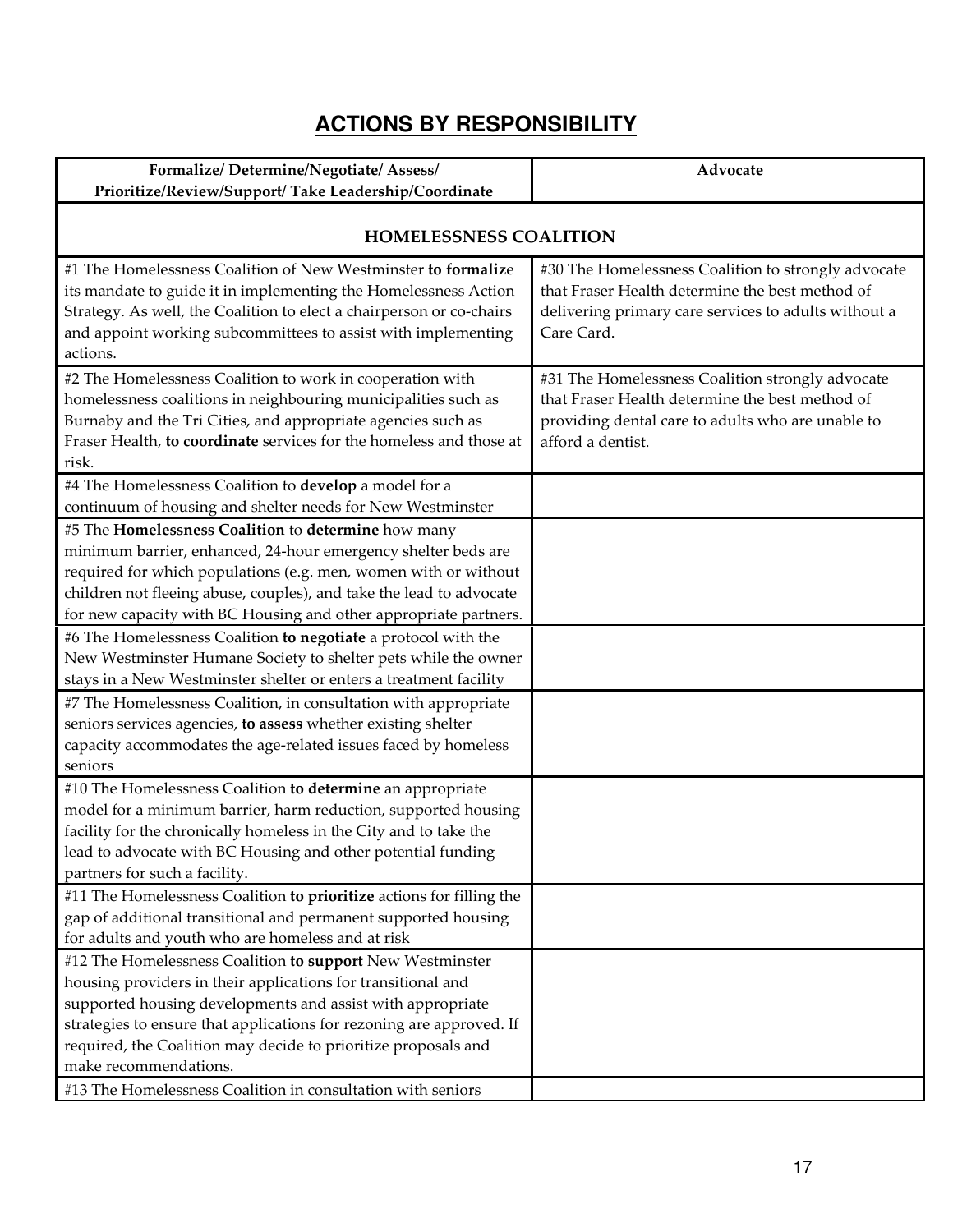| Formalize/Determine/Negotiate/Assess/                                 | Advocate |
|-----------------------------------------------------------------------|----------|
| Prioritize/Review/Support/ Take Leadership/Coordinate                 |          |
| services providers, to assess whether the existing transitional and   |          |
| supported house capacity accommodates the age-related issues          |          |
| faced by homeless seniors and those at risk.                          |          |
| #16 The Homelessness Coalition to support service providers in        |          |
| their efforts to increase the number of "scattered addresses"         |          |
| market housing rental subsidies available to mental health clients    |          |
| living in New Westminster.                                            |          |
| #27 The Homelessness Coalition to review examples of                  |          |
| comprehensive minimum barrier homeless drop-in facilities such        |          |
| as the one under development in Victoria to:                          |          |
| Determine the appropriate type of facility and                        |          |
| whether it should be integrated with a housing                        |          |
| facility;                                                             |          |
| Determine how to select a service provider to operate<br>٠            |          |
| facility;                                                             |          |
| Determine appropriate location;                                       |          |
| Identify funding partners; and                                        |          |
| Support an application for funding by the service provider.           |          |
| #32 The Homelessness Coalition to determine how best to deliver       |          |
| additional prevention services for households facing eviction such    |          |
| as legal services or financial assistance such as a rent bank. (These |          |
| services may be best delivered on a regional basis.)                  |          |
|                                                                       |          |

#### CITY OF NEW WESTMINSTER

| #3 The City of New Westminster to work in cooperation with         |  |
|--------------------------------------------------------------------|--|
| neighbouring municipalities, and organizations such as BC          |  |
| Housing, Fraser Health and other appropriate federal or            |  |
| provincial agencies, to establish a mechanism for coordinating     |  |
| services for the homeless and those at risk.                       |  |
| #9 The City of New Westminster to coordinate outreach to people    |  |
| who are street homeless to assist eligible people to access BC     |  |
| Employment and Assistance benefits and other sources of income     |  |
| and help connect people who are street homeless to a Ministry of   |  |
| Employment and Income Assistance Resources worker and those        |  |
| of other services.                                                 |  |
| #15 The City of New Westminster to take leadership to assist with  |  |
| meeting affordable housing needs through various means such as     |  |
| fast tracking of development applications where there are benefits |  |
| to the City, density bonuses, secondary suite policies, relief of  |  |
| development costs charges and taxes, and other appropriate         |  |
| means.                                                             |  |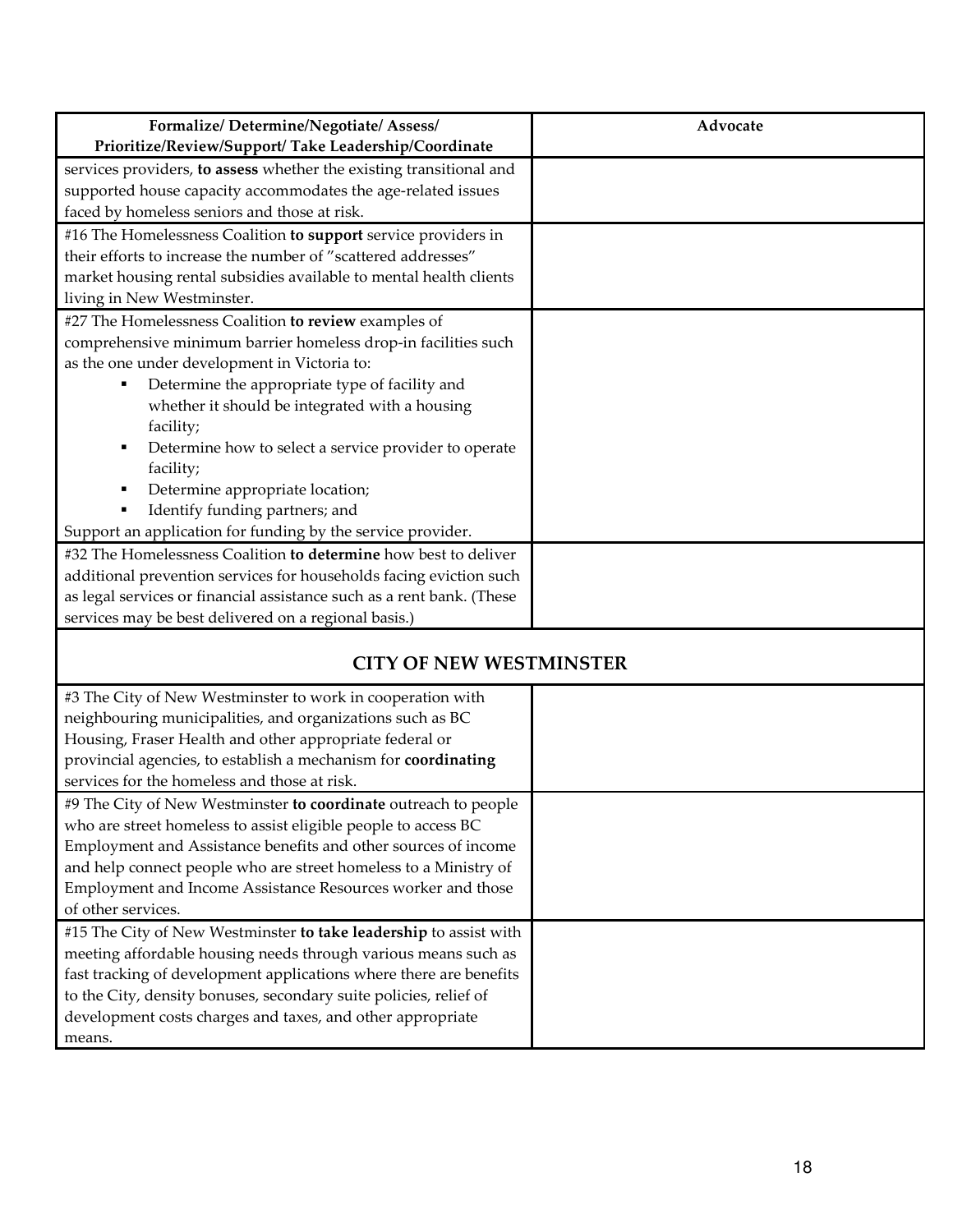| Formalize/Determine/Negotiate/Assess/<br>Prioritize/Review/Support/ Take Leadership/Coordinate                                                                                                                                                                                                | Advocate                                                                                                                                                                                                                                                                                                                                                       |
|-----------------------------------------------------------------------------------------------------------------------------------------------------------------------------------------------------------------------------------------------------------------------------------------------|----------------------------------------------------------------------------------------------------------------------------------------------------------------------------------------------------------------------------------------------------------------------------------------------------------------------------------------------------------------|
| <b>HOMELESSNESS COALITION + CITY OF NEW WESTMINSTER</b>                                                                                                                                                                                                                                       |                                                                                                                                                                                                                                                                                                                                                                |
| #8 The City of New Westminster and the Homelessness Coalition<br>to coordinate a Housing Outreach Strategy                                                                                                                                                                                    | #14 The Homelessness Coalition and the City of New<br>Westminster to strongly advocate with the provincial<br>government to restore its social housing supply<br>program and the federal government to expand<br>funding for social housing.                                                                                                                   |
| #26 The Homelessness Coalition and the City of New Westminster<br>seek information from Fraser Health regarding planned changes<br>in addiction services capacity to New Westminster residents and<br>strongly advocate for increased services such as detox and other<br>addiction services. | #17 The Homelessness Coalition and the City of New<br>Westminster t to advocate with the province for a<br>rental subsidy program for those who are homeless or<br>at risk with challenges in their lives who can live<br>independently but who do not qualify for the recently<br>announced Rental Assistance Program or do not live<br>with a mental illness |
|                                                                                                                                                                                                                                                                                               | #18 The City of New Westminster and the<br>Homelessness Coalition, in coordination with other<br>homelessness coalitions and municipalities, to<br>strongly advocate with the provincial government to<br>increase support benefits available through the BC<br>Employment and Assistance program to at least<br>reflect cost of living increases since 1991.  |
|                                                                                                                                                                                                                                                                                               | #19 The City of New Westminster and the<br>Homelessness Coalition, in coordination with other<br>homelessness coalitions and municipalities, to<br>strongly advocate the provincial government to raise<br>the shelter component of income assistance to at least<br>reflect cost of living increases since 1991.                                              |
|                                                                                                                                                                                                                                                                                               | #20 The City of New Westminster and the<br>Homelessness Coalition, in coordination with other<br>municipalities, to strongly advocate with the<br>provincial government to increase the minimum wage<br>so that people who are employed can afford housing<br>in New Westminster without paying more than 30%<br>of their income in shelter costs.             |
|                                                                                                                                                                                                                                                                                               | #21 The City of New Westminster and the<br>Homelessness Coalition, in coordination with other<br>municipalities, to strongly advocate with the<br>provincial government to eliminate the \$6 training<br>wage rate.                                                                                                                                            |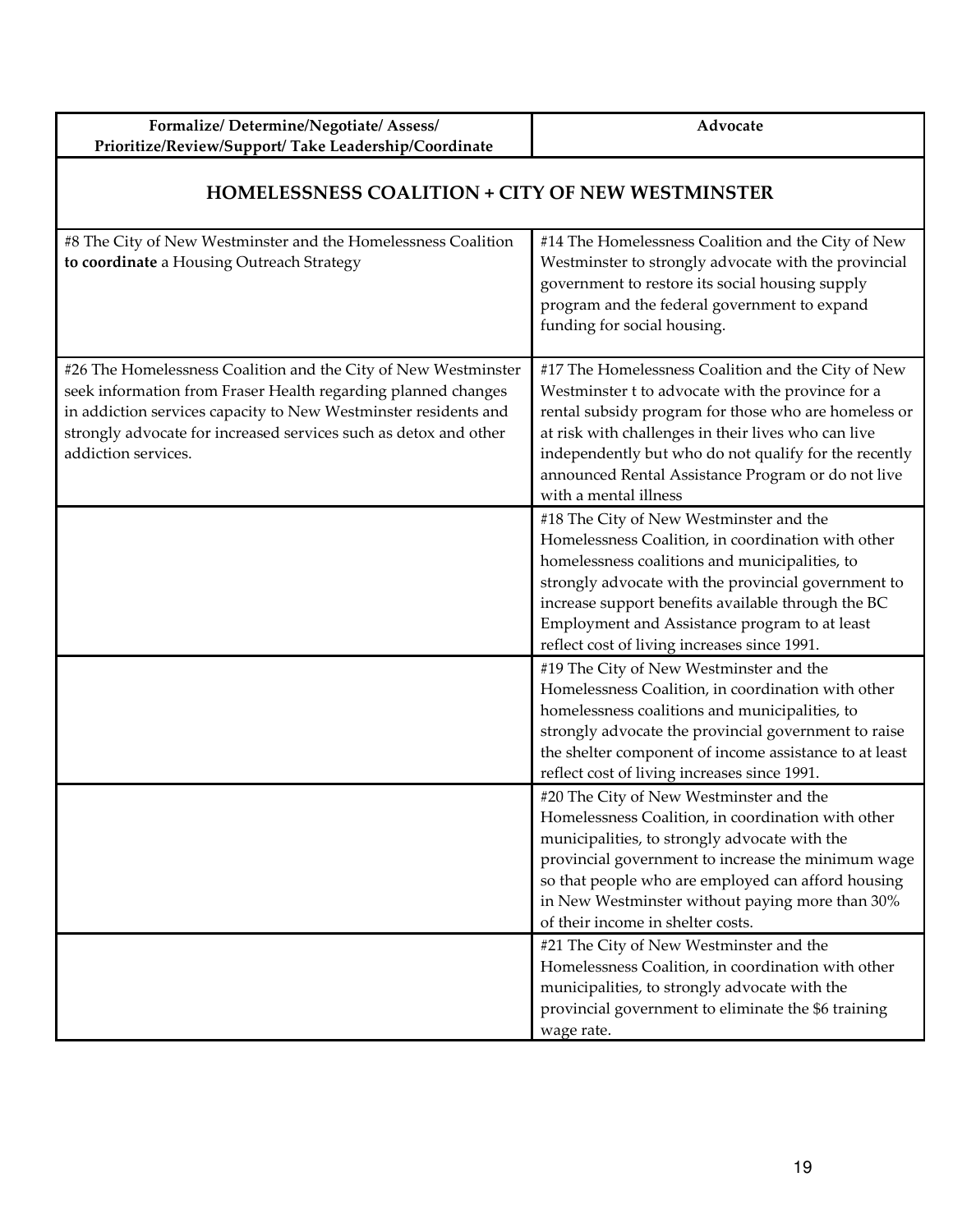| Formalize/Determine/Negotiate/Assess/                 | Advocate                                                                                        |
|-------------------------------------------------------|-------------------------------------------------------------------------------------------------|
| Prioritize/Review/Support/ Take Leadership/Coordinate |                                                                                                 |
|                                                       | #22 The City of New Westminster and the                                                         |
|                                                       | Homelessness Coalition, in coordination with other                                              |
|                                                       | municipalities, to advocate with the provincial                                                 |
|                                                       | government to monitor the minimum wage and<br>update it periodically so that it keeps pace with |
|                                                       | increases in the cost of living.                                                                |
|                                                       | #23 The City of New Westminster and the                                                         |
|                                                       | Homelessness Coalition, in coordination with other                                              |
|                                                       | municipalities, to encourage the provincial                                                     |
|                                                       | government to revise eligibility criteria and the                                               |
|                                                       | applications process for BC Employment and                                                      |
|                                                       | Assistance to enable easier access for those needing                                            |
|                                                       | income assistance, including immediate temporary                                                |
|                                                       | access until proof of eligibility can be obtained.                                              |
|                                                       | #24 The City of New Westminster and the                                                         |
|                                                       | Homelessness Coalition, in coordination with other                                              |
|                                                       | municipalities, to encourage the Ministry of                                                    |
|                                                       | Employment and Income Assistance to provide                                                     |
|                                                       | additional outreach assistance to adults and youth                                              |
|                                                       | with multiple challenges who wish to apply for                                                  |
|                                                       | benefits.                                                                                       |
|                                                       | #25 The City of New Westminster and the                                                         |
|                                                       | Homelessness Coalition, in coordination with other                                              |
|                                                       | municipalities, and other homelessness coalitions, to                                           |
|                                                       | encourage the provincial government to reinstate the                                            |
|                                                       | exemption of a portion of earnings as an incentive for                                          |
|                                                       | Income Assistance recipients to seek employment.                                                |

#### MONARCH TRANSITION HOUSE

| #28 Monarch Transition House to detail the requirement for         |  |
|--------------------------------------------------------------------|--|
| multicultural services and integration opportunities for immigrant |  |
| women who have left their homes because of abuse and enter into    |  |
| protocol arrangements with service providers to link women to      |  |
| appropriate support from other providers in the community.         |  |
| #29 Monarch Transition House to develop an educational             |  |
| program that details the issues facing women and their children    |  |
| fleeing abuse and having to leave their homes. This program will   |  |
| include a series of recommended initiatives to help service        |  |
| providers adapt services to meet the special needs of women and    |  |
| children using transition house services.                          |  |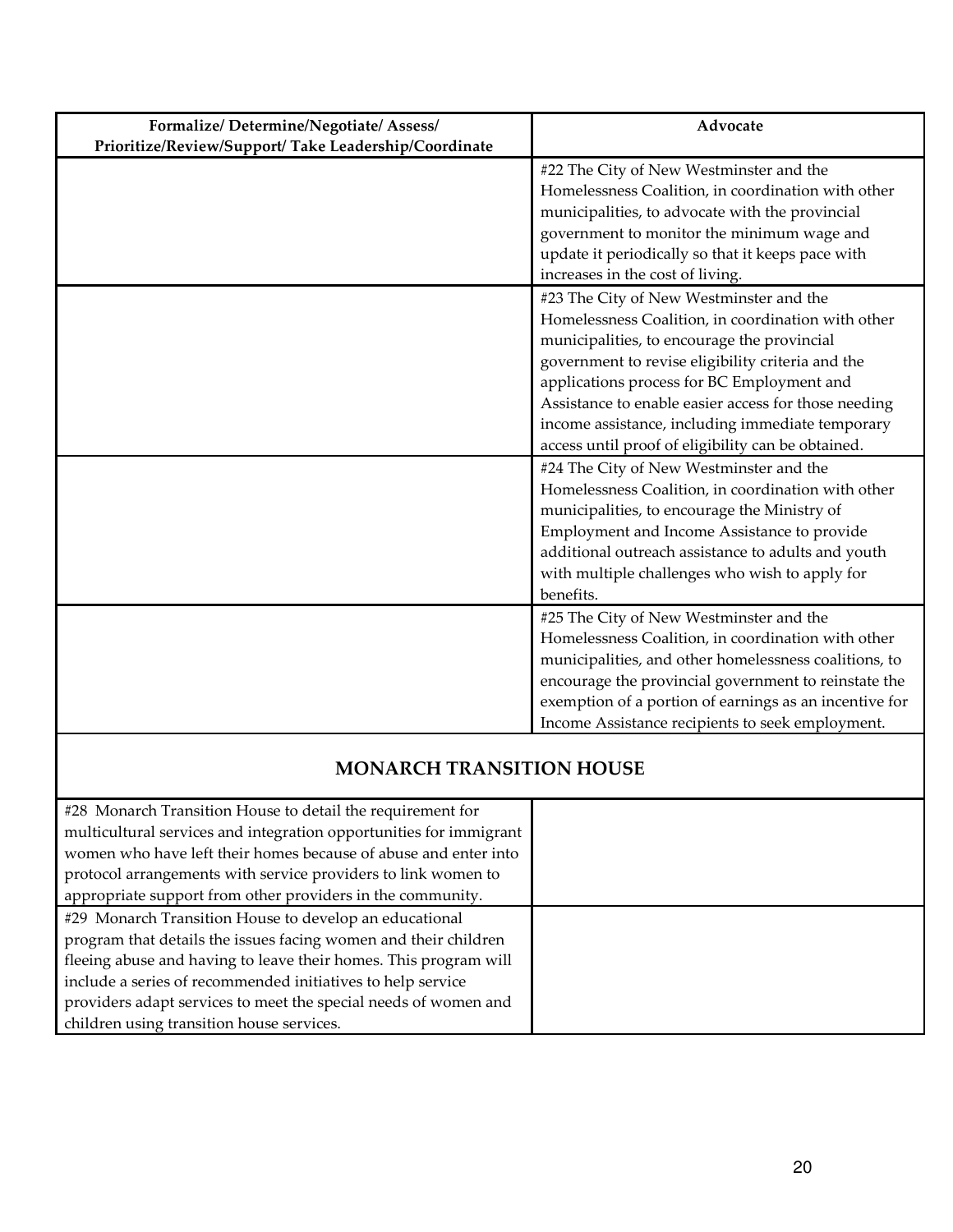# **New Westminster Homelessness Action Strategy**  New Westminster Homelessness Action Strategy **Implementation plan**  Implementation plan

The following Implementation Plan is a recommendation only. No formal discussion has yet been undertaken with funders<br>nor has endorsement been obtained regarding funding. **The following Implementation Plan is a recommendation only. No formal discussion has yet been undertaken with funders nor has endorsement been obtained regarding funding.** 

|         | Actions                                                                                                                                                                                                                                                                                                    | Responsibility                                  | Time            | Potential                  |
|---------|------------------------------------------------------------------------------------------------------------------------------------------------------------------------------------------------------------------------------------------------------------------------------------------------------------|-------------------------------------------------|-----------------|----------------------------|
|         |                                                                                                                                                                                                                                                                                                            |                                                 | Target          | <b>Partners</b><br>Funding |
| Action  | Homelessness Action Strategy. As well, the Coalition to<br>elect a chairperson or co-chairs and appoint working<br>formalize its mandate to guide it in implementing the<br>The Homelessness Coalition of New Westminster to<br>assist with implementing actions.<br>subcommittees to                      | Homelessness<br>Westminster<br>Coalition<br>New | January<br>2007 | ⋚                          |
| Action  | homelessness coalitions in neighbouring municipalities such<br>The Homelessness Coalition to work in cooperation with<br>as Burnaby and the Tri Cities, and appropriate agencies<br>such as Fraser Health, to coordinate services for the<br>homeless and those at risk.<br>$\overline{\mathbf{c}}$        | Homelessness<br>Westminster<br>Coalition<br>New | June<br>2007    | $\frac{1}{2}$              |
| Action  | neighbouring municipalities, and organizations such as BC<br>estminster to work in cooperation with<br>coordinating services for the homeless and those at risk<br>Housing, Fraser Health and other appropriate federal or<br>provincial agencies, to establish a mechanism for<br>The City of New W<br>က် | City of New<br>Westminster                      | June<br>2007    | ⋚                          |
| Housing |                                                                                                                                                                                                                                                                                                            |                                                 |                 |                            |
| Action  | 4. The Homelessness Coalition to develop a model for a<br>continuum of housing and shelter needs for New<br>Westminster.                                                                                                                                                                                   | Homelessness<br>Coalition                       | March<br>2007   | ⋚                          |
|         | Emergency shelter system                                                                                                                                                                                                                                                                                   |                                                 |                 |                            |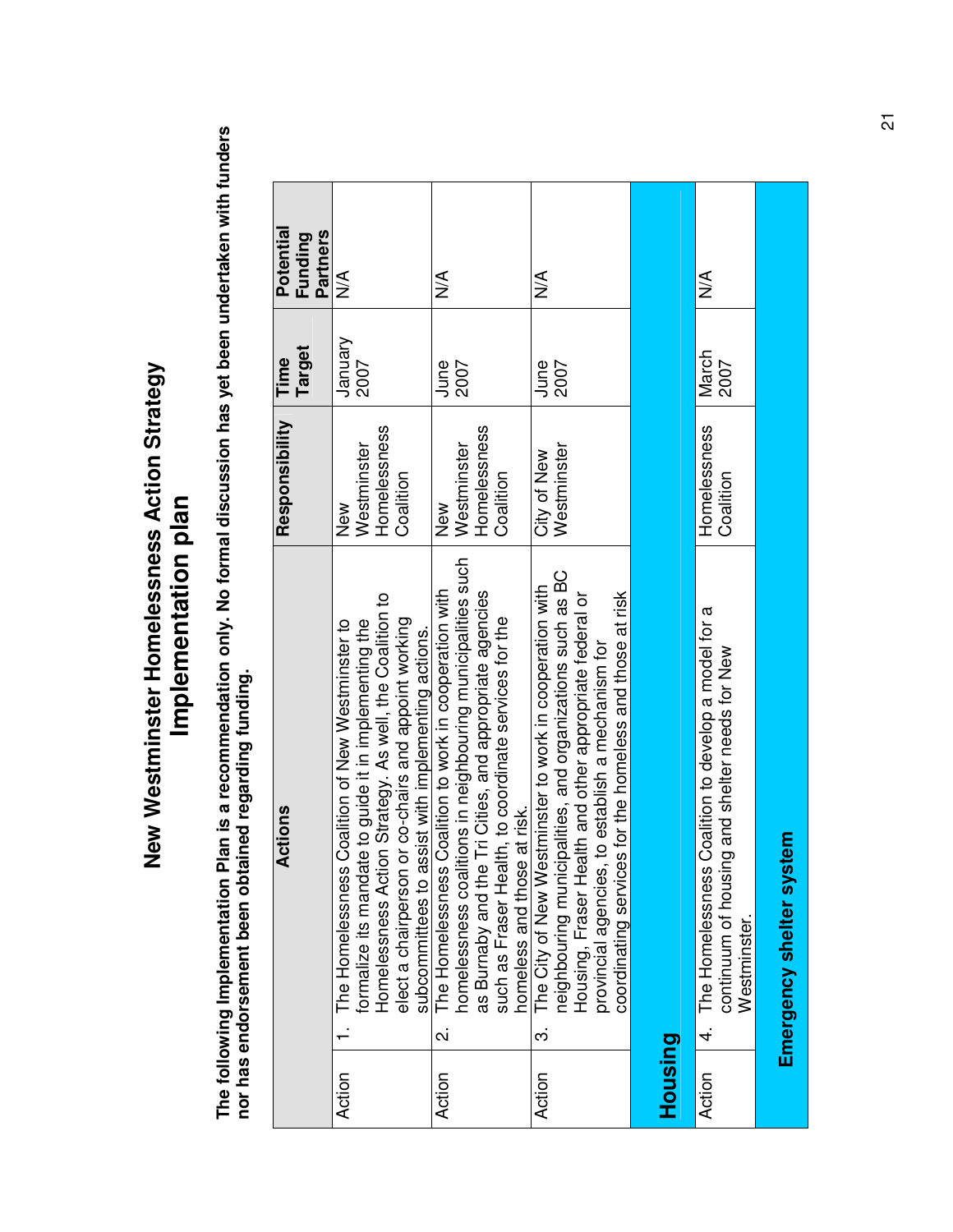| Potential<br><b>Partners</b><br>Funding | <b>BC Housing</b><br>appropriate<br>and other<br>funders                                                                                                                                                                                                                                                                                                 | $\frac{1}{2}$                                                                                                                                                                                                           | $\frac{1}{2}$                                                                                                                                                                                                  |                                         | ⋚                                                                                                                        |
|-----------------------------------------|----------------------------------------------------------------------------------------------------------------------------------------------------------------------------------------------------------------------------------------------------------------------------------------------------------------------------------------------------------|-------------------------------------------------------------------------------------------------------------------------------------------------------------------------------------------------------------------------|----------------------------------------------------------------------------------------------------------------------------------------------------------------------------------------------------------------|-----------------------------------------|--------------------------------------------------------------------------------------------------------------------------|
| Target<br>Time                          | March<br>2007                                                                                                                                                                                                                                                                                                                                            | March<br>2007                                                                                                                                                                                                           | March<br>2007                                                                                                                                                                                                  |                                         | Ongoing                                                                                                                  |
| Responsibility                          | Homelessness<br>Westminster<br>Coalition<br>New                                                                                                                                                                                                                                                                                                          | Homelessness<br>Coalition and<br>Westminster<br>Humane<br>Society<br>New                                                                                                                                                | seniors services<br>Homelessness<br>Coalition and<br>Westminster<br>New                                                                                                                                        |                                         | Homelessness<br>Coalition and<br>Westminster<br>Westminster<br>City of New<br>New<br>the                                 |
| Actions                                 | women with or without children not fleeing abuse,<br>couples), and take the lead to advocate for new capacity<br>rier, enhanced, 24-hour emergency shelter<br>The Homelessness Coalition to determine how many<br>beds are required for which populations (e.g. men,<br>with BC Housing and other appropriate partners.<br>minimum barr<br>່ດ່<br>Action | The Homelessness Coalition to negotiate a protocol with<br>the New Westminster Humane Society to shelter pets<br>er stays in a New Westminster shelter or<br>ment facility<br>while the own<br>enters a treat<br>.<br>ف | whether existing shelter capacity accommodates the<br>The Homelessness Coalition, in consultation with<br>appropriate seniors services agencies, to assess<br>sues faced by homeless seniors<br>age-related is | ported Housing<br>Transitional and Supp | The City of New Westminster and the Homelessness<br>Coalition to coordinate a Housing Outreach Strategy.<br>ထဲ<br>Action |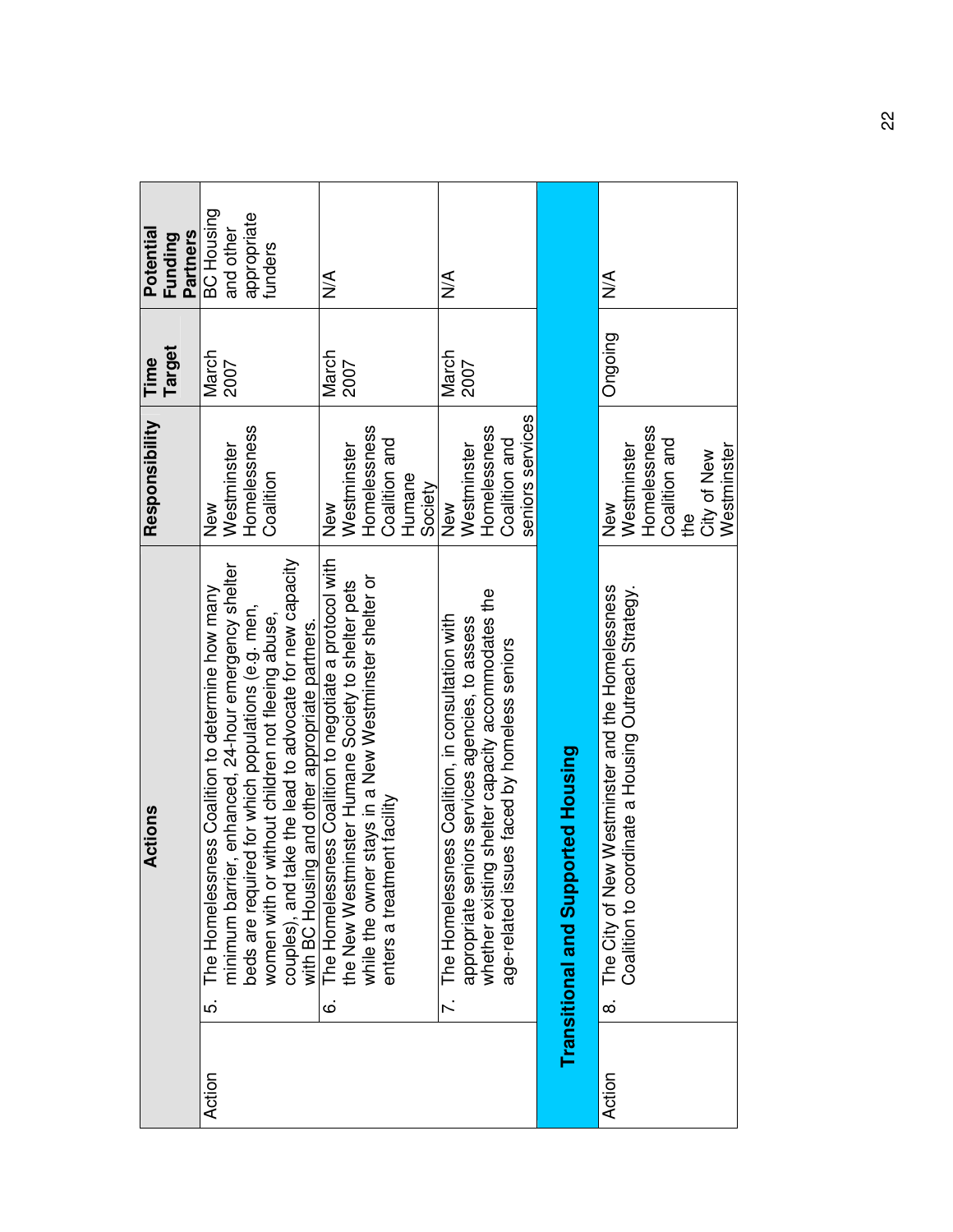| Actions                                                                                                                                                                                                                                                                                                                                                                  | Responsibility                                                                           | Target<br>Time   | Potentia<br><b>Partners</b><br>Funding                           |
|--------------------------------------------------------------------------------------------------------------------------------------------------------------------------------------------------------------------------------------------------------------------------------------------------------------------------------------------------------------------------|------------------------------------------------------------------------------------------|------------------|------------------------------------------------------------------|
| tance Resources worker and those of other<br>re street homeless to assist eligible people<br>Employment and Assistance benefits and<br>The City of New Westminster to coordinate outreach to<br>other sources of income and help connect people who<br>are street homeless to a Ministry of Employment and<br>to access BC<br>Income Assist<br>people who a<br>တ         | Westminster<br>City of New<br>and MEIA                                                   | Ongoing          | MEIA<br>M                                                        |
| with BC Housing and other potential funding partners for<br>reduction, supported housing facility for the chronically<br>he City and to take the lead to advocate<br>odel for a minimum barrier, harm<br>10. The Homelessness Coalition to determine an<br>appropriate m<br>homeless in t<br>such a facility<br>services.                                                | Homelessness<br>Westminster<br>Coalition<br>New                                          | February<br>2007 | other partners<br>BC Housing,<br>MEIA and<br>identified<br>to be |
| of additional transitional and permanent<br>11. The Homelessness Coalition to prioritize actions for<br>supported housing for adults and youth who are<br>at risk.<br>homeless and<br>filling the gap                                                                                                                                                                    | Homelessness<br>Westminster<br>Coalition<br>New                                          | 2007<br>April    | $\frac{1}{2}$                                                    |
| applications for rezoning are approved. If required, the<br>nousing providers in their applications for<br>transitional and supported housing developments and<br>decide to prioritize proposals and make<br>assist with appropriate strategies to ensure that<br>12. The Homelessness Coalition to support New<br>tions.<br>Coalition may<br>recommendat<br>Westminster | Homelessness<br>Coalition and<br>Westminster<br>Westminster<br>City of New<br>New<br>the | Ongoing          | $\frac{8}{5}$                                                    |
| 13. The Homelessness Coalition in consultation with seniors<br>ders to assess whether the existing<br>accommodates the age-related issues faced by<br>transitional and supported house capacity<br>iors and those at risk.<br>services provi<br>homeless sen                                                                                                             | seniors services<br>Homelessness<br>Coalition and<br>Westminster<br>providers<br>New     | March<br>2007    | $\leq$                                                           |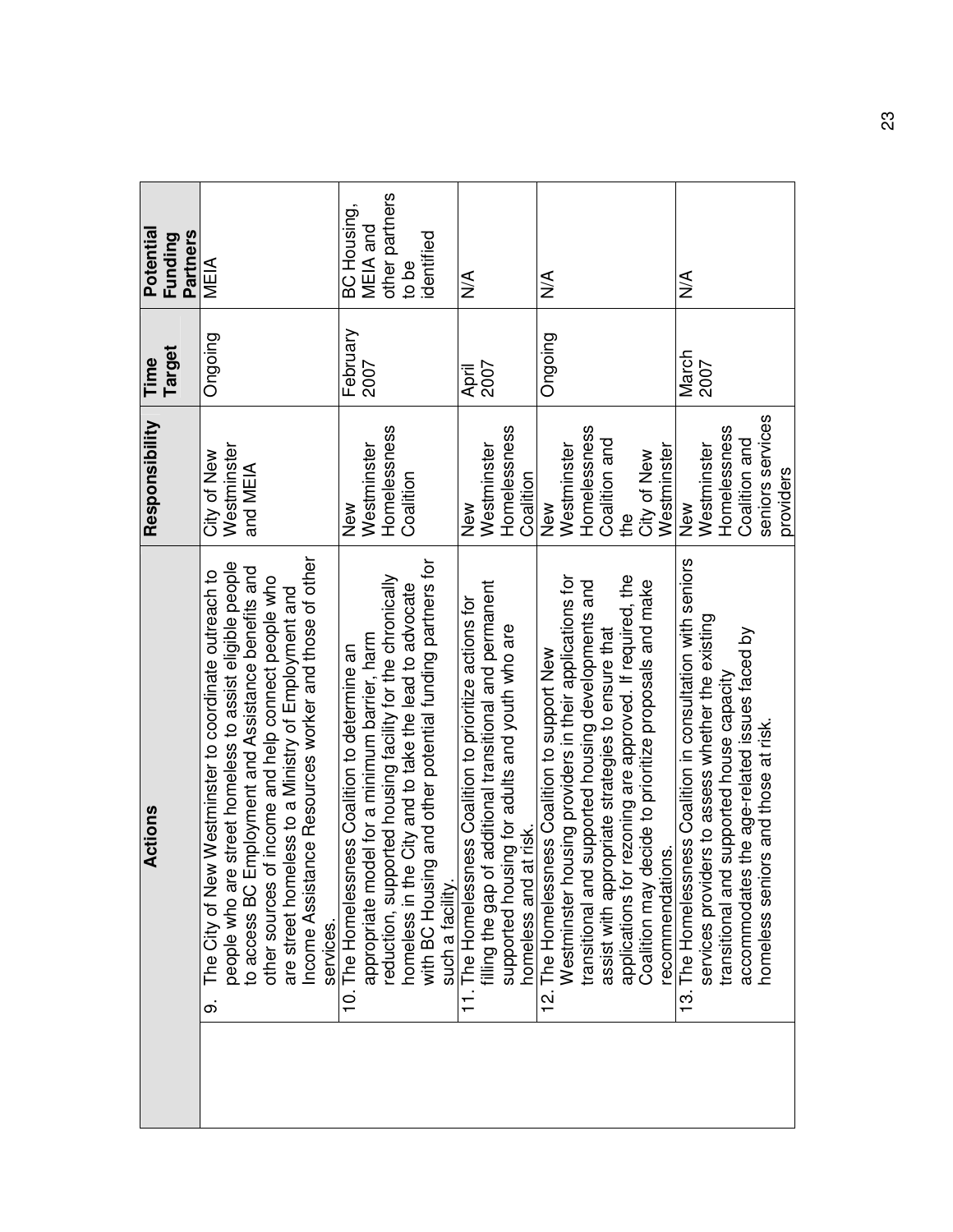|               | Actions                                                                                                                                                                                                                                                                                                                                                    | Responsibility                                                                           | Target<br>Time | Potential<br><b>Partners</b><br>Funding |
|---------------|------------------------------------------------------------------------------------------------------------------------------------------------------------------------------------------------------------------------------------------------------------------------------------------------------------------------------------------------------------|------------------------------------------------------------------------------------------|----------------|-----------------------------------------|
|               | Independent Housing                                                                                                                                                                                                                                                                                                                                        |                                                                                          |                |                                         |
| Action        | government to restore its social housing supply program<br>and the federal government to expand funding for social<br>Westminster to strongly advocate with the provincial<br>14. The Homelessness Coalition and the City of New<br>housing.                                                                                                               | Homelessness<br>Coalition and<br>Westminster<br>Westminster<br>City of New<br>New<br>the | Ongoing        | <b>BC Housing</b>                       |
|               | 15. The City of New Westminster to take leadership to assist<br>means such as fast tracking of development applications<br>with meeting affordable housing needs through various<br>where there are benefits to the City, density bonuses,<br>secondary suite policies, relief of development costs<br>charges and taxes, and other appropriate me         | Westminster<br>City of New                                                               | Ongoing        | determined<br>To be                     |
|               | scattered addresses" market housing rental subsidies<br>providers in their efforts to increase the number of<br>16. The Homelessness Coalition to support service<br>available to mental health clients living in New<br>Westminster                                                                                                                       | Homelessness<br>Coalition and<br>Westminster<br>providers<br>$\frac{8}{2}$               | Ongoing        | <b>BC Housing</b>                       |
|               | but who do not qualify for the recently announced Rental<br>with challenges in their lives who can live independently<br>Assistance Program or do not live with a mental illness.<br>subsidy program for those who are homeless or at risk<br>Westminster to advocate with the province for a rental<br>17. The Homelessness Coalition and the City of New | the City of New<br>Homelessness<br>Coalition and<br>Westminster<br>Westminster<br>New    | 2007<br>Nay    | <b>BC Housing</b>                       |
| <b>Income</b> |                                                                                                                                                                                                                                                                                                                                                            |                                                                                          |                |                                         |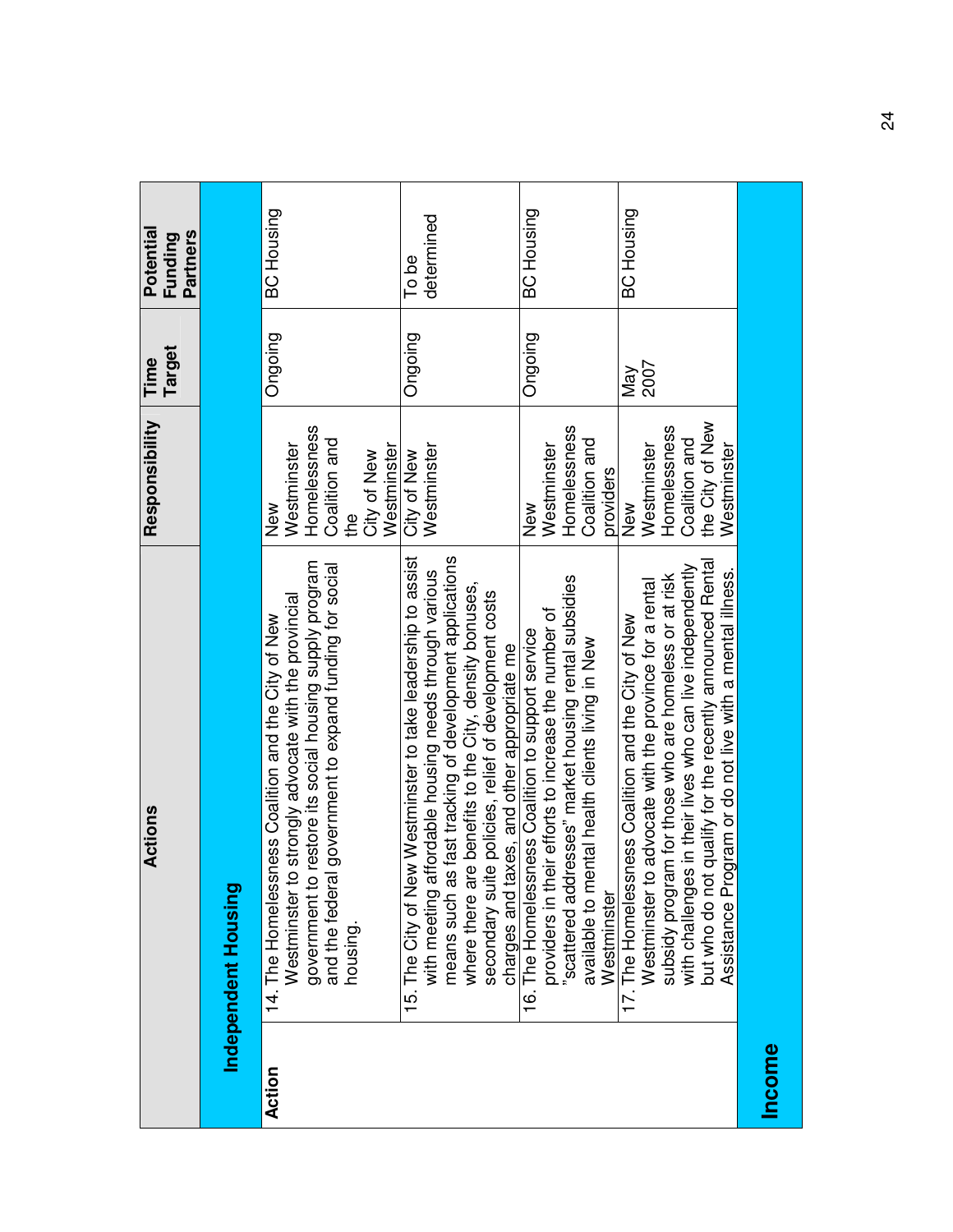| Potential<br><b>Partners</b><br>Funding | MEIA                                                                                                                                                                                                                                                                                                                                                                         | MEIA                                                                                                                                                                                                                                                                                                                           | Province of<br><b>DB</b>                                                                                                                                                                                                                                                                                                                                     |
|-----------------------------------------|------------------------------------------------------------------------------------------------------------------------------------------------------------------------------------------------------------------------------------------------------------------------------------------------------------------------------------------------------------------------------|--------------------------------------------------------------------------------------------------------------------------------------------------------------------------------------------------------------------------------------------------------------------------------------------------------------------------------|--------------------------------------------------------------------------------------------------------------------------------------------------------------------------------------------------------------------------------------------------------------------------------------------------------------------------------------------------------------|
| Target<br>Time                          | Ongoing                                                                                                                                                                                                                                                                                                                                                                      | Ongoing                                                                                                                                                                                                                                                                                                                        | Ongoing                                                                                                                                                                                                                                                                                                                                                      |
| Responsibility                          | Homelessness<br>homelessness<br>coalitions and<br>municipalities<br>Coalition and<br>Westminster<br>City of New<br>and the<br>other                                                                                                                                                                                                                                          | Homelessness<br>homelessness<br>coalitions and<br>municipalities<br>Coalition and<br>Westminster<br>City of New<br>and the<br>other                                                                                                                                                                                            | Homelessness<br>homelessness<br>coalitions and<br>municipalities<br>Coalition and<br>Westminster<br>City of New<br>and the<br>other                                                                                                                                                                                                                          |
| Actions                                 | least reflect cost of living increases since<br>coalitions and municipalities, to strongly advocate with<br>the provincial government to increase support benefits<br>available through the BC Employment and Assistance<br>18. The City of New Westminster and the Homelessness<br>Coalition, in coordination with other homelessness<br>program to at l<br>1991.<br>Action | vernment to raise the shelter component of<br>coalitions and municipalities, to strongly advocate the<br>19. The City of New Westminster and the Homelessness<br>Coalition, in coordination with other homelessness<br>tance to at least reflect cost of living<br>ce 1991<br>income assist<br>provincial gov<br>increases sin | g more than 30% of their income on shelter<br>20. The City of New Westminster and the Homelessness<br>Coalition, in coordination with other municipalities, to<br>strongly advocate with the provincial government to<br>increase the minimum wage so that people who are<br>n afford housing in New Westminster<br>employed can<br>without paying<br>costs. |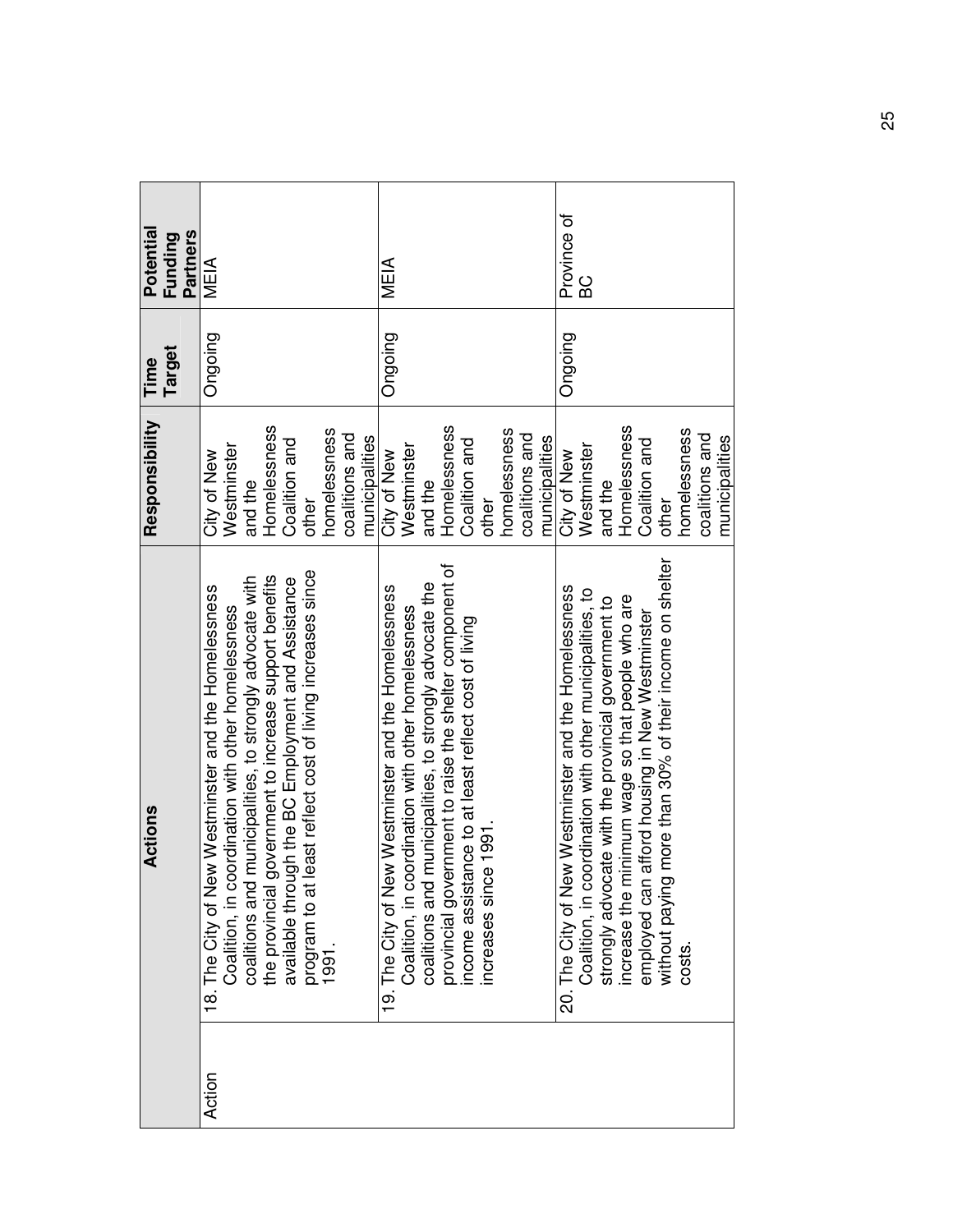| Potential      | Partners<br>Funding | Province of<br><b>DB</b>                                                                                                                                                                                         |         |                         |               |       |              |                |                | Province of                                                                                                      | BC          |                                                                                                                    |              |                                                |       |              |                |                | MEIA                                                 |             |                                                                                                                                                                                  |              |               |                                                                                                    |                                                    |                |                |
|----------------|---------------------|------------------------------------------------------------------------------------------------------------------------------------------------------------------------------------------------------------------|---------|-------------------------|---------------|-------|--------------|----------------|----------------|------------------------------------------------------------------------------------------------------------------|-------------|--------------------------------------------------------------------------------------------------------------------|--------------|------------------------------------------------|-------|--------------|----------------|----------------|------------------------------------------------------|-------------|----------------------------------------------------------------------------------------------------------------------------------------------------------------------------------|--------------|---------------|----------------------------------------------------------------------------------------------------|----------------------------------------------------|----------------|----------------|
| Time           | Target              | Ongoing                                                                                                                                                                                                          |         |                         |               |       |              |                |                | Ongoing                                                                                                          |             |                                                                                                                    |              |                                                |       |              |                |                | Ongoing                                              |             |                                                                                                                                                                                  |              |               |                                                                                                    |                                                    |                |                |
| Responsibility |                     | Westminster<br>City of New                                                                                                                                                                                       | and the | Homelessness            | Coalition and | other | homelessness | coalitions and | municipalities | City of New                                                                                                      | Westminster | and the                                                                                                            | Homelessness | Coalition and                                  | other | homelessness | coalitions and | municipalities | City of New                                          | Westminster | and the                                                                                                                                                                          | Homelessness | Coalition and | other                                                                                              | homelessness                                       | coalitions and | municipalities |
| Actions        |                     | 21. The City of New Westminster and the Homelessness<br>Coalition, in coordination with other municipalities, to<br>strongly advocate with the provincial government to<br>eliminate the \$6 training wage rate. |         | \$6 training wage rate. |               |       |              |                |                | 22. The City of New Westminster and the Homelessness<br>Coalition, in coordination with other municipalities, to |             | advocate with the provincial government to monitor the<br>minimum wage and update it periodically so that it keeps |              | reases in the cost of living.<br>pace with inc |       |              |                |                | 23. The City of New Westminster and the Homelessness |             | Coalition, in coordination with other municipalities, to<br>encourage the provincial government to revise eligibility<br>criteria and the applications process for BC Employment |              |               | and Assistance to enable easier access for those<br>needing income assistance, including immediate | temporary access until proof of eligibility can be | obtained       |                |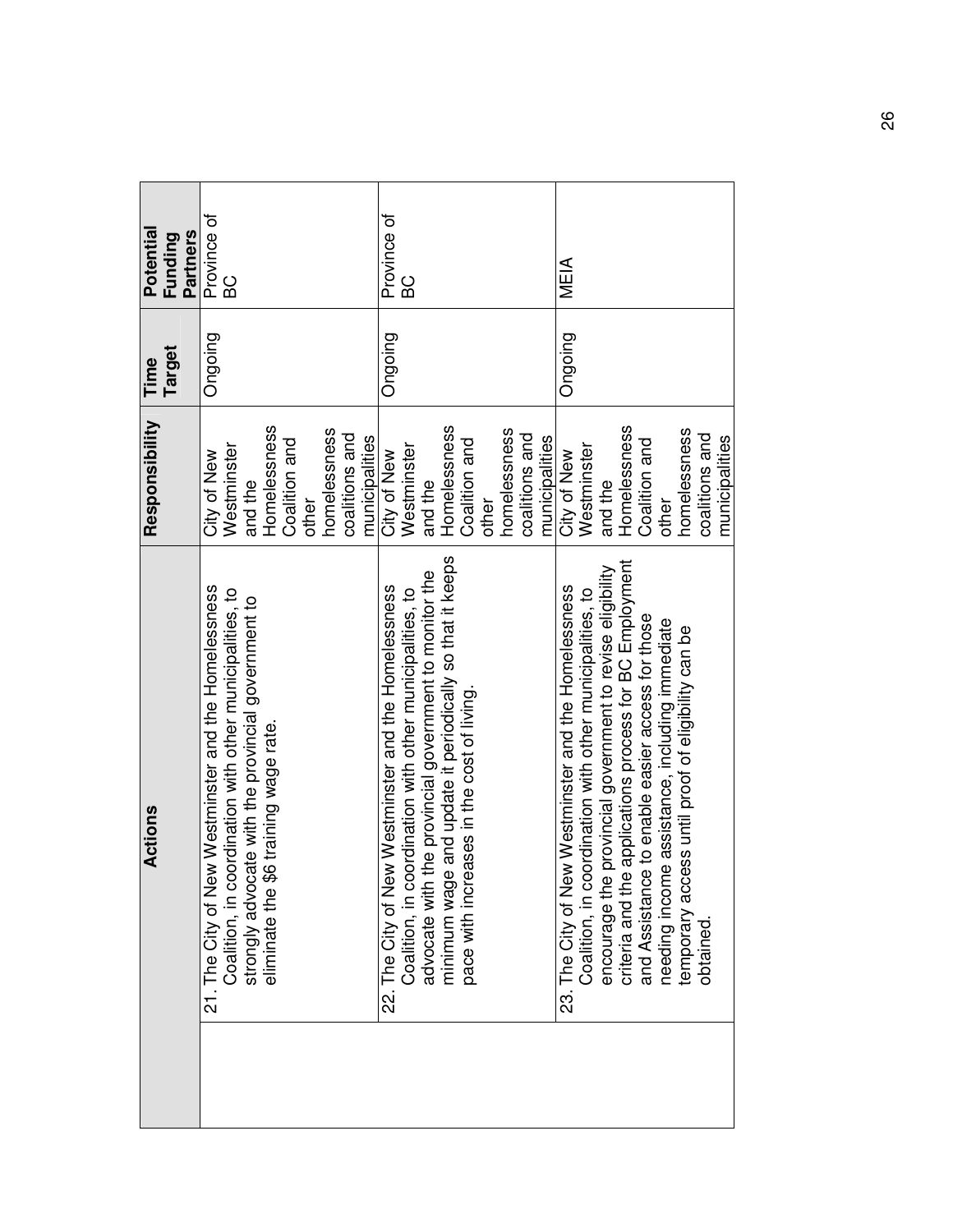| Actions                                                                                                                                                                                                                                                                                                                             | Responsibility                                                                                                                      | <b>Target</b><br>Time | Potential<br><b>Partners</b><br>Funding |
|-------------------------------------------------------------------------------------------------------------------------------------------------------------------------------------------------------------------------------------------------------------------------------------------------------------------------------------|-------------------------------------------------------------------------------------------------------------------------------------|-----------------------|-----------------------------------------|
| provide additional outreach assistance to<br>adults and youth with multiple challenges who wish to<br>24. The City of New Westminster and the Homelessness<br>Coalition, in coordination with other municipalities, to<br>encourage the Ministry of Employment and Income<br>apply for benefits.<br>Assistance to                   | Homelessness<br>homelessness<br>coalitions and<br>municipalities<br>Coalition and<br>Westminster<br>City of New<br>and the<br>other | Ongoing               | MEIA                                    |
| Coalition, in coordination with other municipalities and<br>provincial government to reinstate the exemption of a<br>The City of New Westminster and the Homelessness<br>other homelessness coalitions, to encourage the<br>portion of earnings as an incentive for Income<br>Assistance recipients to seek employment.<br>-<br>25. | Homelessness<br>homelessness<br>coalitions and<br>municipalities<br>Coalition and<br>Westminster<br>City of New<br>and the<br>other | Ongoing               | MEIA                                    |
|                                                                                                                                                                                                                                                                                                                                     |                                                                                                                                     |                       |                                         |
| advocate for increased services such as detox and other<br>capacity to New Westminster residents and strongly<br>Westminster seek information from Fraser Health<br>26. The Homelessness Coalition and the City of New<br>regarding planned changes in addiction services<br>ices.<br>addiction servi                               | Homelessness<br>Westminster<br>Westminster<br>City of New<br>and Fraser<br>Coalition,<br>Health<br>New                              | Septembe<br>2007      | Fraser Health                           |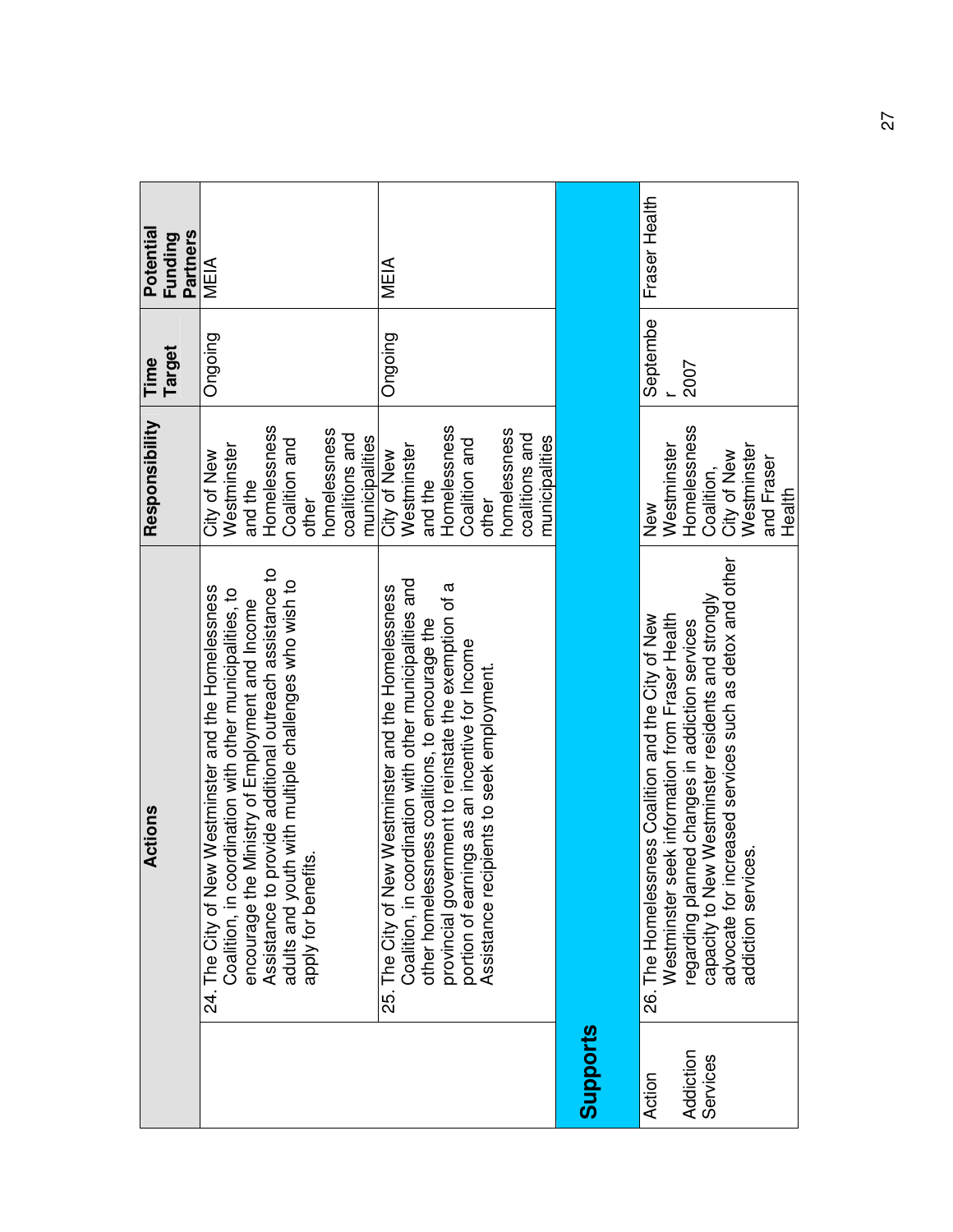| Potential<br><b>Partners</b><br>Funding | $\frac{1}{2}$                                                                                                                                                                                                                                                                                                                                                                                                                                                                                                                | $\leq$                                                                                                                                                                                                                                                                                                                                    | $\leq$                                                                                                                                                                                                                                                                                                                                                                                     |
|-----------------------------------------|------------------------------------------------------------------------------------------------------------------------------------------------------------------------------------------------------------------------------------------------------------------------------------------------------------------------------------------------------------------------------------------------------------------------------------------------------------------------------------------------------------------------------|-------------------------------------------------------------------------------------------------------------------------------------------------------------------------------------------------------------------------------------------------------------------------------------------------------------------------------------------|--------------------------------------------------------------------------------------------------------------------------------------------------------------------------------------------------------------------------------------------------------------------------------------------------------------------------------------------------------------------------------------------|
| Target<br>Time                          | 2007<br>Nay                                                                                                                                                                                                                                                                                                                                                                                                                                                                                                                  | March<br>2007                                                                                                                                                                                                                                                                                                                             | March<br>2007                                                                                                                                                                                                                                                                                                                                                                              |
| Responsibility                          | Homelessness<br>Westminster<br>Coalition<br>New                                                                                                                                                                                                                                                                                                                                                                                                                                                                              | Transition<br>Monarch<br>House                                                                                                                                                                                                                                                                                                            | Transition<br>Monarch<br>House                                                                                                                                                                                                                                                                                                                                                             |
| Actions                                 | Support an application for funding by the service<br>as the one under development in Victoria<br>whether it should be integrated with a housing<br>Determine how to select a service provider to<br>Determine the appropriate type of facility and<br>sness Coalition to review examples of<br>ve minimum barrier homeless drop-in<br>Determine appropriate location;<br>Identify funding partners; and<br>operate facility;<br>provider.<br>27. The Homeles<br>facilities such<br>facility<br>comprehensi<br>$\overline{5}$ | abuse and enter into protocol arrangements with service<br>immigrant women who have left their homes because of<br>28. Monarch Transition House to detail the requirement for<br>multicultural services and integration opportunities for<br>ink women to appropriate support from<br>other providers in the community.<br>providers to I | ng abuse and having to leave their homes.<br>details the issues facing women and their<br>29. Monarch Transition House to develop an educational<br>meet the special needs of women and children using<br>This program will include a series of recommended<br>initiatives to help service providers adapt services to<br>transition house services.<br>program that of<br>children fleein |
|                                         | Services<br>Drop-In<br>Action                                                                                                                                                                                                                                                                                                                                                                                                                                                                                                | Outreach<br>Services<br>Action                                                                                                                                                                                                                                                                                                            |                                                                                                                                                                                                                                                                                                                                                                                            |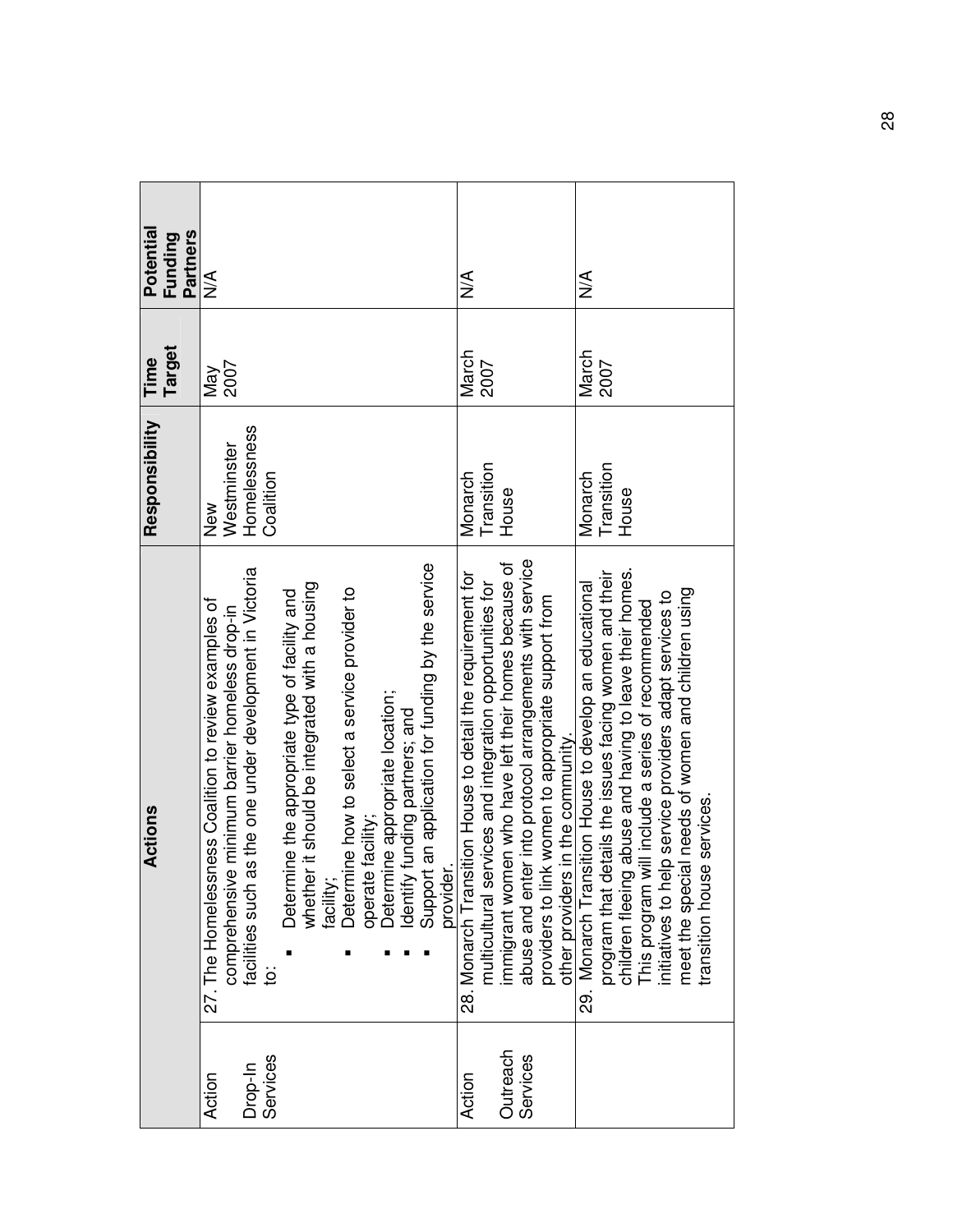| Potential<br><b>Partners</b><br>Funding | Fraser Health                                                                                                                                                                 | Fraser Health                                                                                                                                                                    | determined<br>To be                                                                                                                                                                                                                                                       |
|-----------------------------------------|-------------------------------------------------------------------------------------------------------------------------------------------------------------------------------|----------------------------------------------------------------------------------------------------------------------------------------------------------------------------------|---------------------------------------------------------------------------------------------------------------------------------------------------------------------------------------------------------------------------------------------------------------------------|
| Target<br>Time                          | October<br>2007                                                                                                                                                               | October<br>2007                                                                                                                                                                  | October<br>2007                                                                                                                                                                                                                                                           |
| Responsibility                          | Homelessness<br>Westminster<br>Coalition<br>New                                                                                                                               | Homelessness<br>Westminster<br>Coalition<br>New                                                                                                                                  | Homelessness<br>homelessness<br>Westminster<br>coordination<br>Coalition in<br>with other<br>coalitions<br>New                                                                                                                                                            |
| <b>Actions</b>                          | 30. The Homelessness Coalition to strongly advocate that<br>Fraser Health determine the best method of delivering<br>services for adults without a Care Card.<br>primary care | adults who are unable to afford a dentist.<br>determine the best method of providing<br>31. The Homelessness Coalition strongly advocate that<br>Fraser Health<br>dental care to | assistance such as a rent bank. (These services may be<br>32. The Homelessness Coalition to determine how best to<br>deliver additional prevention services for households<br>facing eviction such as legal services or financial<br>best delivered on a regional basis.) |
|                                         | Health<br>Action<br>Care                                                                                                                                                      |                                                                                                                                                                                  | Prevention<br>Services<br>Action                                                                                                                                                                                                                                          |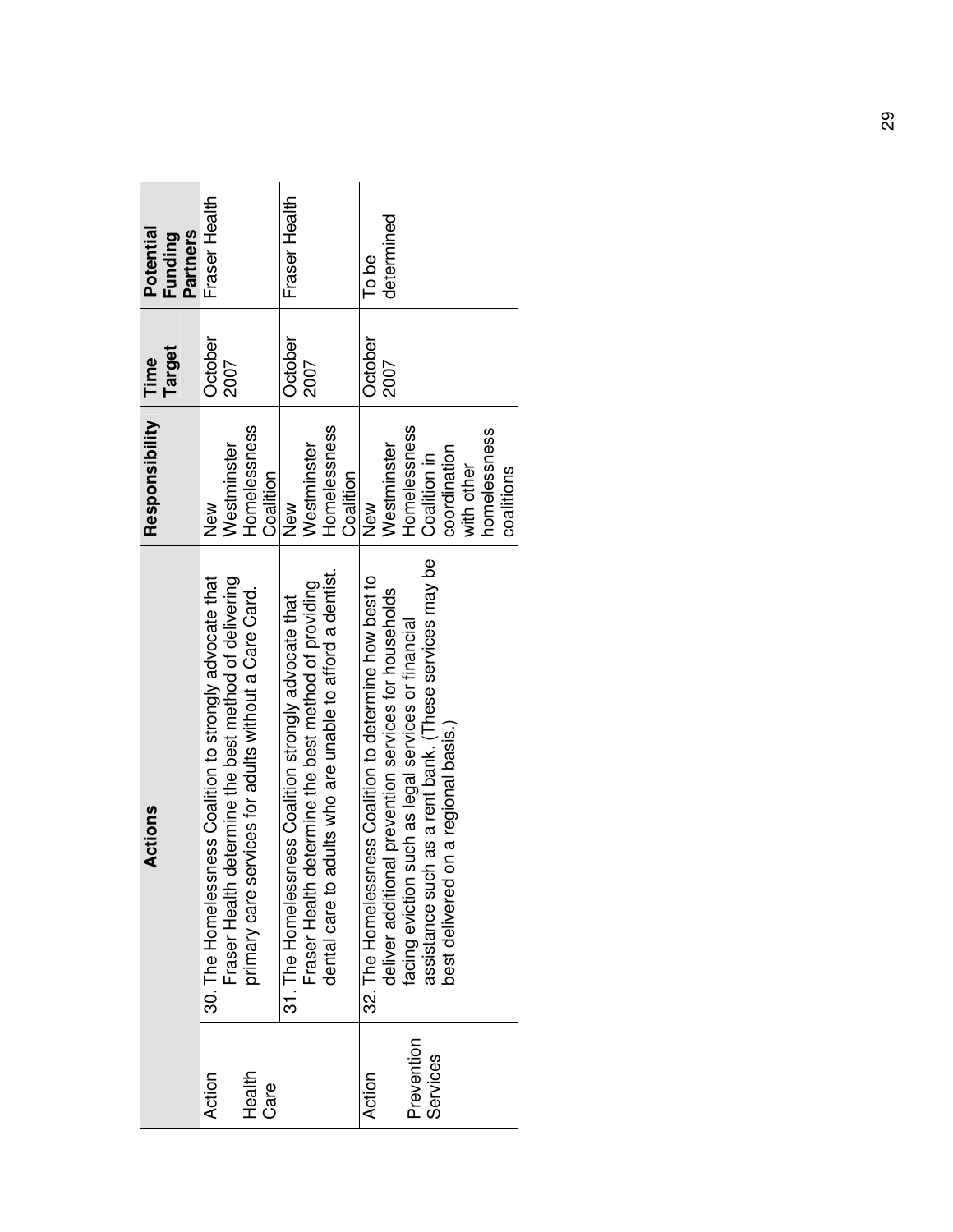|              |                    | <b>IMPLEMENTATION SCHEDULE</b>                                                                                                                                                                                                                                                                                                                                           |
|--------------|--------------------|--------------------------------------------------------------------------------------------------------------------------------------------------------------------------------------------------------------------------------------------------------------------------------------------------------------------------------------------------------------------------|
| <b>Month</b> | <b>Action</b><br># | <b>Action</b>                                                                                                                                                                                                                                                                                                                                                            |
| Jan 07       | 1                  | The Homelessness Coalition of New Westminster to formalize its<br>mandate to guide it in implementing the Homelessness Action<br>Strategy. As well, the Coalition to elect a chairperson or co-chairs<br>and appoint working subcommittees to assist with implementing<br>actions.                                                                                       |
|              |                    |                                                                                                                                                                                                                                                                                                                                                                          |
| Feb 07       | 10                 | The Homelessness Coalition to determine an appropriate model for<br>a minimum barrier, harm reduction, supported housing facility for the<br>chronically homeless in the City and to take the lead to advocate<br>with BC Housing and other potential funding partners for such a<br>facility.                                                                           |
|              |                    |                                                                                                                                                                                                                                                                                                                                                                          |
| Mar 07       | 4                  | The Homelessness Coalition to develop a model for a continuum of<br>housing and shelter needs for New Westminster.                                                                                                                                                                                                                                                       |
|              | 5                  | The Homelessness Coalition to determine how many minimum<br>barrier, enhanced, 24-hour emergency shelter beds are required for<br>which populations (e.g. men, women with or without children not<br>fleeing abuse, couples), and take the lead to advocate for new<br>capacity.                                                                                         |
|              | 6                  | The Homelessness Coalition to negotiate a protocol with the New<br>Westminster Humane Society to shelter pets while the owner stays<br>in a New Westminster shelter or enters a treatment facility                                                                                                                                                                       |
|              | $\overline{7}$     | The Homelessness Coalition, in consultation with appropriate<br>seniors services agencies, to assess whether existing shelter<br>capacity accommodates the age-related issues faced by homeless<br>seniors                                                                                                                                                               |
|              | 13                 | The Homelessness Coalition in consultation with seniors services<br>providers to assess whether the existing transitional and supported<br>house capacity accommodates the age-related issues faced by<br>homeless seniors and those at risk.                                                                                                                            |
|              | 28                 | Monarch Transition House to detail the requirement for multicultural<br>services and integration opportunities for immigrant women who<br>have left their homes because of abuse and enter into protocol<br>arrangements with service providers to link women to appropriate<br>support from other providers in the community.                                           |
|              | 29                 | Monarch Transition House to develop an educational program that<br>details the issues facing women and their children fleeing abuse and<br>having to leave their homes. This program will include a series of<br>recommended initiatives to help service providers adapt services to<br>meet the special needs of women and children using transition<br>house services. |
|              |                    |                                                                                                                                                                                                                                                                                                                                                                          |
| Apr.07       | 11                 | The Homelessness Coalition to prioritize actions for filling the gap of<br>additional transitional and permanent supported housing for adults<br>and youth who are homeless and at risk.                                                                                                                                                                                 |
|              |                    |                                                                                                                                                                                                                                                                                                                                                                          |
| May 07       | 17                 | The Homelessness Coalition to advocate with the province for a                                                                                                                                                                                                                                                                                                           |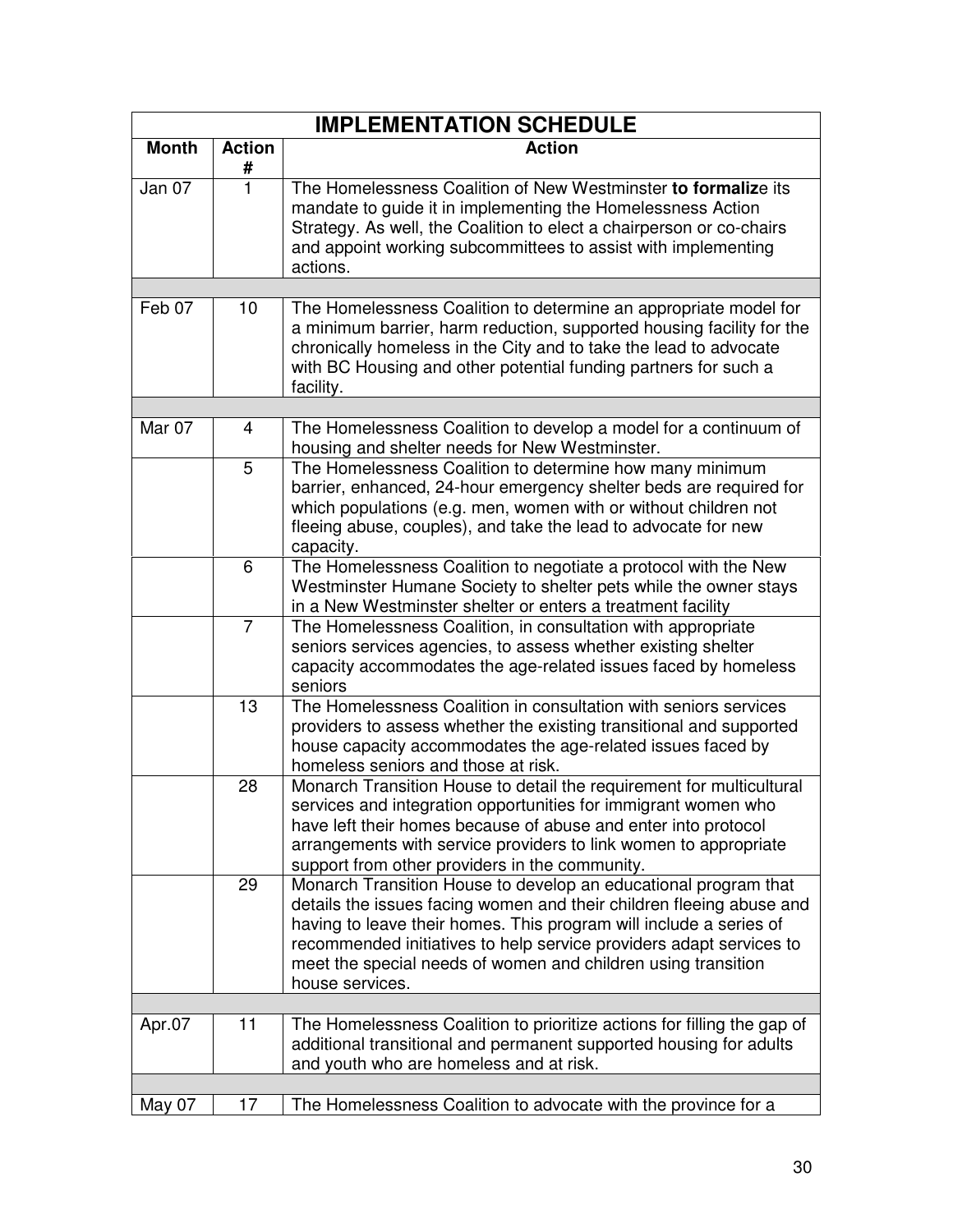|               |                    | <b>IMPLEMENTATION SCHEDULE</b>                                                                                                                                                                                                                                                                                                                                                                                                                                                                                       |
|---------------|--------------------|----------------------------------------------------------------------------------------------------------------------------------------------------------------------------------------------------------------------------------------------------------------------------------------------------------------------------------------------------------------------------------------------------------------------------------------------------------------------------------------------------------------------|
| <b>Month</b>  | <b>Action</b><br># | <b>Action</b>                                                                                                                                                                                                                                                                                                                                                                                                                                                                                                        |
|               |                    | rental subsidy program for those who are homeless or at risk with<br>challenges in their lives who can live independently but who do not<br>qualify for the recently announced Rental Assistance Program or do<br>not live with a mental illness.                                                                                                                                                                                                                                                                    |
|               | 27                 | The Homelessness Coalition to review examples of comprehensive<br>minimum barrier homeless drop-in facilities such as the one under<br>development in Victoria to:<br>Determine the appropriate type of facility and whether it<br>should be integrated with a housing facility;<br>Determine how to select a service provider to operate<br>facility;<br>Determine appropriate location;<br>Identify funding partners; and<br>$\blacksquare$<br>Support an application for funding by the service<br>٠<br>provider. |
| <b>Jun 07</b> |                    |                                                                                                                                                                                                                                                                                                                                                                                                                                                                                                                      |
|               | $\overline{2}$     | The Homelessness Coalition and the City of New Westminster to<br>work in cooperation with neighbouring municipalities, such as<br>Burnaby and the Tri Cities, and appropriate agencies such as Fraser<br>Health, to coordinate services for the homeless and those at risk                                                                                                                                                                                                                                           |
|               | 3                  | The City of New Westminster to work in cooperation with<br>neighbouring municipalities, and organizations such as BC Housing,<br>Fraser Health and other appropriate federal or provincial agencies,<br>to establish a mechanism for coordinating services for the homeless<br>and those at risk.                                                                                                                                                                                                                    |
|               |                    |                                                                                                                                                                                                                                                                                                                                                                                                                                                                                                                      |
| Sept. 07      | 26                 | The Homelessness Coalition and the City of New Westminster seek<br>information from Fraser Health regarding planned changes in<br>addiction services capacity to New Westminster residents and<br>strongly advocate for increased services such as detox and other<br>addiction services.                                                                                                                                                                                                                            |
|               |                    |                                                                                                                                                                                                                                                                                                                                                                                                                                                                                                                      |
| Oct. 07       | 30                 | The Homelessness Coalition to strongly advocate that Fraser Health<br>determine the best method of delivering primary care services for<br>adults without a Care Card.                                                                                                                                                                                                                                                                                                                                               |
|               | 31                 | The Homelessness Coalition strongly advocate that Fraser Health<br>determine the best method of providing dental care to adults who<br>are unable to afford a dentist.                                                                                                                                                                                                                                                                                                                                               |
|               | 32                 | The Homelessness Coalition to determine how best to deliver<br>additional prevention services for households facing eviction such as<br>legal services or financial assistance such as a rent bank. (These<br>services may be best delivered on a regional basis.)                                                                                                                                                                                                                                                   |
|               |                    |                                                                                                                                                                                                                                                                                                                                                                                                                                                                                                                      |
| Ongoing       | 8                  | The City of New Westminster and the Homelessness Coalition to<br>coordinate a Housing Outreach Strategy.                                                                                                                                                                                                                                                                                                                                                                                                             |
|               | 9                  | The City of New Westminster to coordinate outreach to people who<br>are street homeless to assist eligible people to access BC                                                                                                                                                                                                                                                                                                                                                                                       |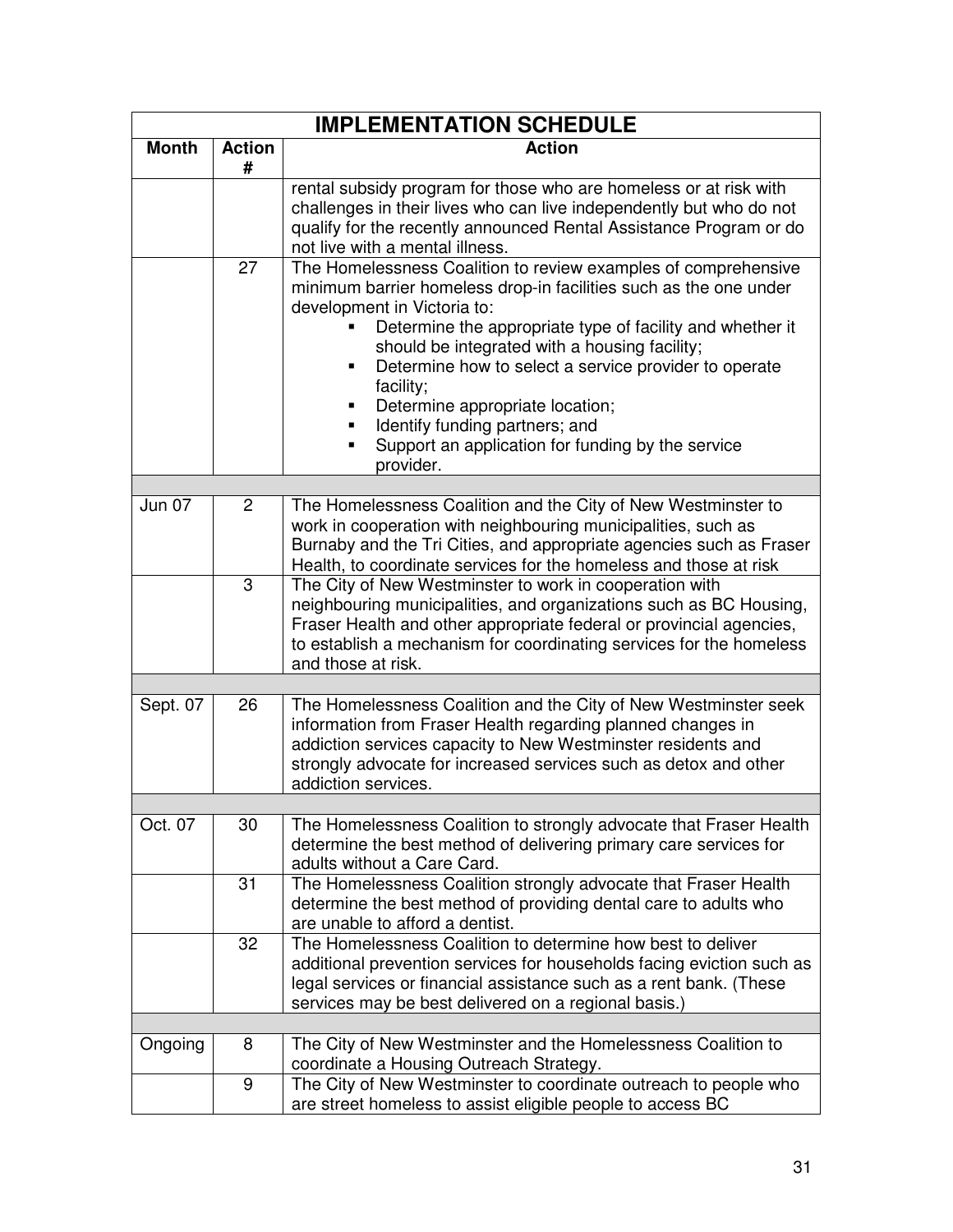|              |                    | <b>IMPLEMENTATION SCHEDULE</b>                                                                                                                                                                                                                                                                                                                         |
|--------------|--------------------|--------------------------------------------------------------------------------------------------------------------------------------------------------------------------------------------------------------------------------------------------------------------------------------------------------------------------------------------------------|
| <b>Month</b> | <b>Action</b><br># | <b>Action</b>                                                                                                                                                                                                                                                                                                                                          |
|              |                    | Employment and Assistance benefits and other sources of income<br>and help connect people who are street homeless to a Ministry of<br><b>Employment and Income Assistance</b>                                                                                                                                                                          |
|              | 12                 | The Homelessness Coalition to support New Westminster<br>housing providers in their applications for transitional and supported<br>housing developments and assist with appropriate strategies to<br>ensure that applications for rezoning are approved. If required, the<br>Coalition may decide to prioritize proposals and make<br>recommendations. |
|              | 14                 | The Homelessness Coalition and the City of New Westminster to<br>strongly advocate with the provincial government to restore its social<br>housing supply program and the federal government to expand<br>funding for social housing.                                                                                                                  |
|              | 15                 | The City of New Westminster to take leadership to assist with<br>meeting affordable housing needs through various means such as<br>fast tracking of development applications where there are benefits to<br>the City, density bonuses, secondary suite policies, relief of<br>development costs charges and taxes, and other appropriate<br>means.     |
|              | 16                 | The Homelessness Coalition to support service providers such as<br>CMHA and Fraserside in their efforts to increase the number of<br>"scattered addresses" market housing rental subsidies available to<br>mental health clients living in New Westminster.                                                                                            |
|              | 18                 | The City of New Westminster and the Homelessness Coalition, in<br>coordination with other homelessness coalitions and municipalities,<br>to strongly advocate with the provincial government to increase<br>support benefits available through the BC Employment and<br>Assistance program to at least reflect cost of living increases since<br>1991. |
|              | 19                 | The City of New Westminster and the Homelessness Coalition, in<br>coordination with other homelessness coalitions and municipalities,<br>to strongly advocate the provincial government to raise the shelter<br>component of income assistance to at least reflect cost of living<br>increases since 1991.                                             |
|              | 20                 | The City of New Westminster and the Homelessness Coalition, in<br>coordination with other municipalities, to strongly advocate with the<br>provincial government to increase the minimum wage so that people<br>who are employed can afford housing in New Westminster without<br>paying more than 30% of their income in shelter costs.               |
|              | 21                 | The City of New Westminster and the Homelessness Coalition, in<br>coordination with other municipalities, to strongly advocate with the<br>provincial government to eliminate the \$6 training wage rate.                                                                                                                                              |
|              | 22                 | The City of New Westminster and the Homelessness Coalition, in<br>coordination with other municipalities, to advocate with the provincial<br>government to monitor the minimum wage and update it periodically<br>so that it keeps pace with increases in the cost of living.                                                                          |